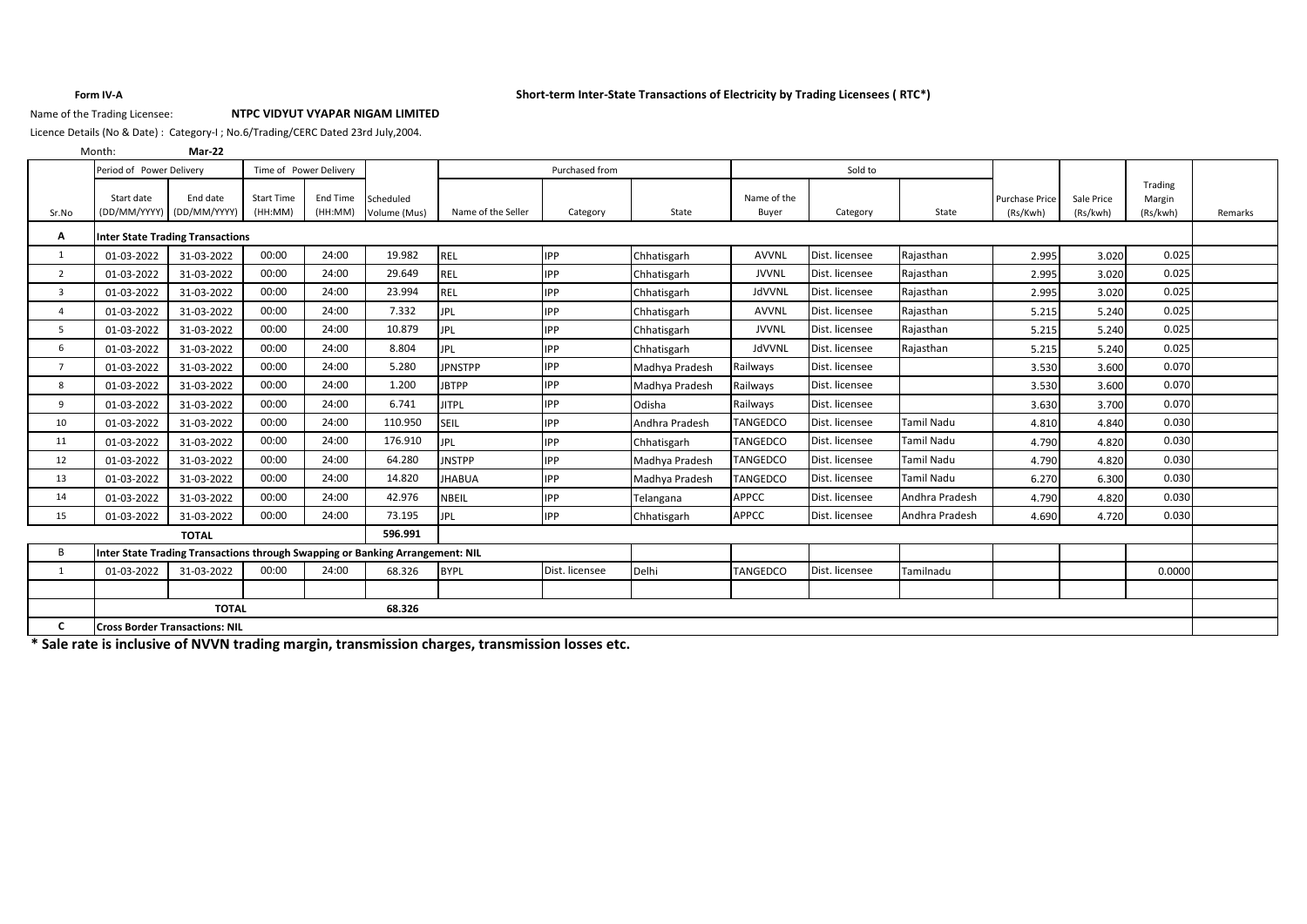## **Form IV-B Short-term Inter-State Transactions of Electricity by Trading Licensees ( Peak\*)**

## Name of the Trading Licensee: **NTPC VIDYUT VYAPAR NIGAM LIMITED**

Licence Details (No & Date) : Category-I ; No.6/Trading/CERC Dated 23rd July,2004.

|       | Month:                           | <b>Mar-22</b>                                |                              |                            |                                                                               |                                    |          |       |                      |          |                |            |          |                    |         |
|-------|----------------------------------|----------------------------------------------|------------------------------|----------------------------|-------------------------------------------------------------------------------|------------------------------------|----------|-------|----------------------|----------|----------------|------------|----------|--------------------|---------|
|       | Period of Power Delivery         |                                              |                              | Time of Power Delivery     |                                                                               | Purchased from<br>Scheduled        |          |       | Sold to              |          | Purchase Price | Sale Price | Trading  |                    |         |
| Sr.No | Start date<br>(DD/MM/YYYY        | End date<br>(DD/MM/YYYY)                     | <b>Start Time</b><br>(HH:MM) | <b>End Time</b><br>(HH:MM) |                                                                               | Volume (Mus) Name of the<br>Seller | Category | State | Name of the<br>Buyer | Category | State          | (Rs/Kwh)   | (Rs/kwh) | Margin<br>(Rs/kwh) | Remarks |
|       |                                  | <b>Inter State Trading Transactions: NIL</b> |                              |                            |                                                                               |                                    |          |       |                      |          |                |            |          |                    |         |
|       |                                  |                                              |                              |                            | Inter State Trading Transactions through Swapping or Banking Arrangement: NIL |                                    |          |       |                      |          |                |            |          |                    |         |
|       | <b>Cross Border Transactions</b> |                                              |                              | <b>NIL</b>                 |                                                                               |                                    |          |       |                      |          |                |            |          |                    |         |

\* Peak = Peak Period (Evening Peak from 17:00hrs to 23:00hrs). Peak period may be revised by the commission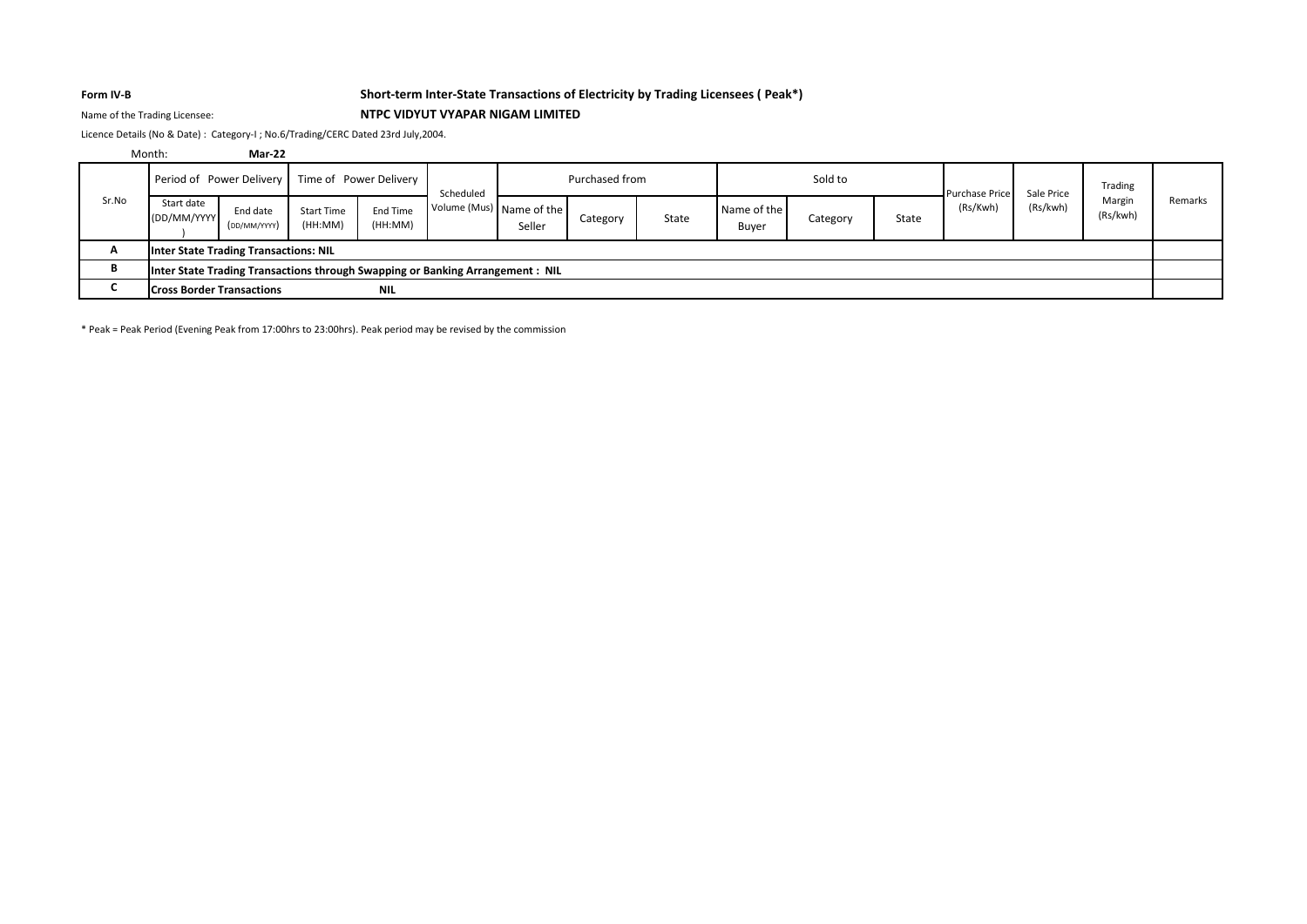## **Form IV-C Short-term Inter-State Transactions of Electricity by Trading Licensees ( Other than Peak & RTC)**

### Name of the Trading Licensee: **NTPC VIDYUT VYAPAR NIGAM LIMITED**

Licence Details (No & Date) : Category-I ; No.6/Trading/CERC Dated 23rd July,2004.

| <b>Mar-22</b>              |            |                                                                                                          |                                                    |                               |                                                                                                    |            |                           |                        |                |         |          |                                                           |                                       |                                                     |
|----------------------------|------------|----------------------------------------------------------------------------------------------------------|----------------------------------------------------|-------------------------------|----------------------------------------------------------------------------------------------------|------------|---------------------------|------------------------|----------------|---------|----------|-----------------------------------------------------------|---------------------------------------|-----------------------------------------------------|
|                            |            |                                                                                                          |                                                    |                               |                                                                                                    |            |                           |                        |                |         |          |                                                           | Trading                               |                                                     |
| Start date<br>(DD/MM/YYYY) | End date   |                                                                                                          | End Time (HH:MM)                                   | (Mus)                         | Name of the<br>Seller                                                                              | Category   | State                     | Name of the Buyer      | Category       | State   | (Rs/Kwh) | (Rs/kwh)                                                  | (Rs/kwh)                              | Remarks                                             |
|                            |            |                                                                                                          |                                                    |                               |                                                                                                    |            |                           |                        |                |         |          |                                                           |                                       |                                                     |
| 01-03-2022                 | 31-03-2022 | 08:00                                                                                                    | 18:00                                              | 5.398                         | <b>RSTPS</b>                                                                                       |            | Telangana                 | <b>Arunachal Power</b> | Trader         |         |          |                                                           |                                       | 0.040 Trader to Trader                              |
| 01-03-2022                 | 31-03-2022 | 00:00                                                                                                    | 06:00                                              | 8.850                         | REL                                                                                                |            | Chhatisgarh               | <b>HPSEBL</b>          | Dist. licensee |         |          |                                                           |                                       |                                                     |
| 01-03-2022                 | 31-03-2022 | 22:00                                                                                                    | 24:00                                              | 2.951                         | REL                                                                                                | <b>IPP</b> | Chhatisgarh               | <b>HPSEBL</b>          | Dist. licensee |         |          |                                                           |                                       |                                                     |
|                            |            |                                                                                                          |                                                    | 17.199                        |                                                                                                    |            |                           |                        |                |         |          |                                                           |                                       |                                                     |
|                            |            |                                                                                                          |                                                    |                               |                                                                                                    |            |                           |                        |                |         |          |                                                           |                                       |                                                     |
|                            |            |                                                                                                          |                                                    |                               |                                                                                                    |            |                           |                        |                |         |          |                                                           |                                       |                                                     |
|                            |            | Period of Power Delivery<br><b>Inter State Trading Transactions:</b><br><b>Cross Border Transactions</b> | <b>Start Time</b><br>(DD/MM/YYYY) (HH:MM)<br>Total | Time of Power Delivery<br>NIL | Scheduled Volume<br>Inter State Trading Transactions through Swapping or Banking Arrangement : NIL |            | <b>ISGS</b><br><b>IPP</b> | Purchased from         |                | Sold to |          | <b>Purchase Price</b><br>Himanchal Prad<br>Himanchal Prad | Sale Price<br>3.880<br>2.415<br>2.425 | Margin<br>3.920<br>2.420<br>0.005<br>2.440<br>0.015 |

**\* Sale rate is inclusive of NVVN trading margin, transmission charges, transmission losses etc.**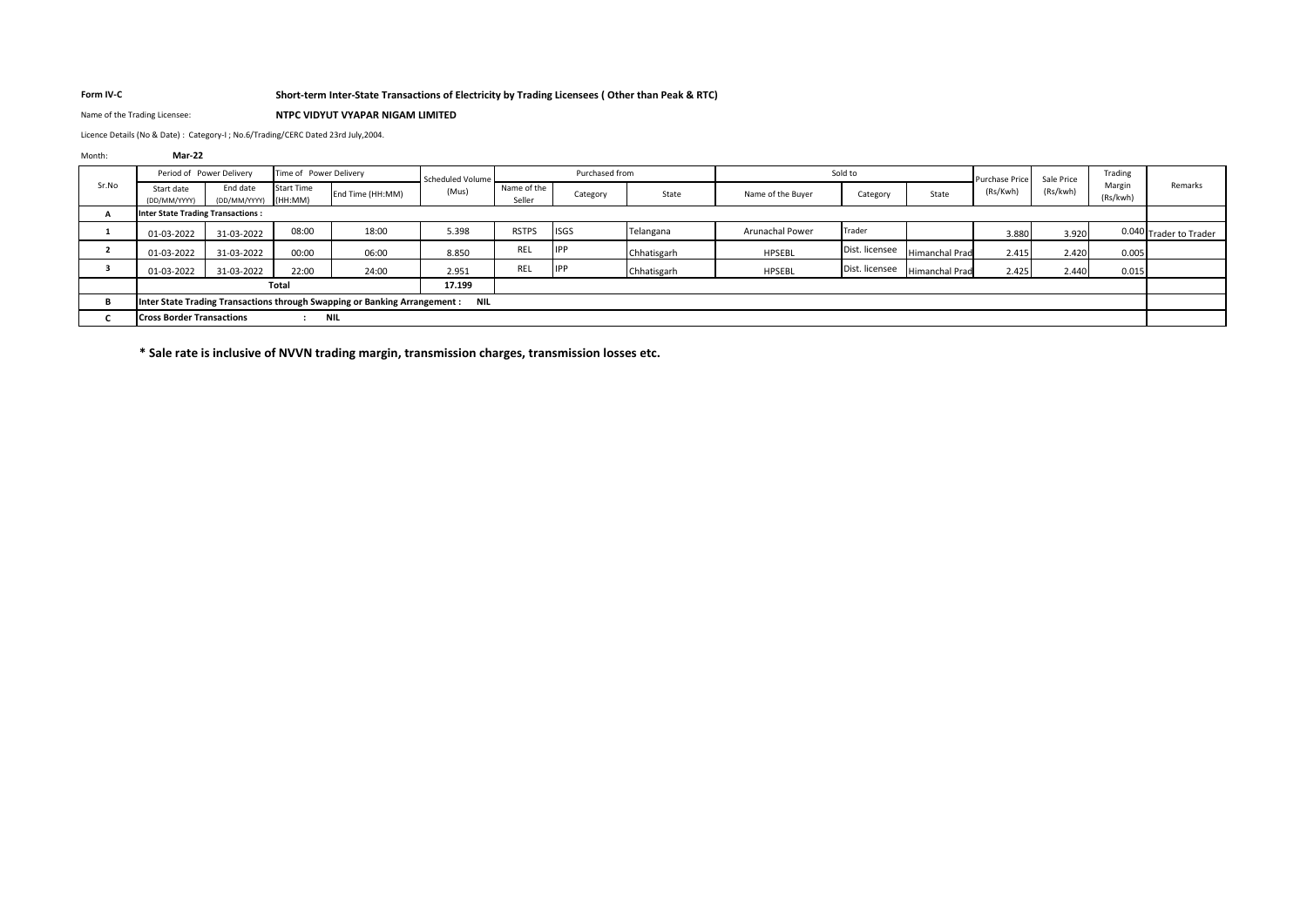# **Long-term Inter-State Transactions of Electricity by Trading Licensees (RTC)**

Name of Trader: NTPC Vidyut Vyapar Nigam Limited (NVVN)

Licence Details (No & Date) : Category-I ; No.6/Trading/CERC Dated 23rd July,2004.

| Month:                  | Feb-2022                                                                                                            |                          |                         |                                  |                                  |                          |                        |                                                      |                                |                                                                                                                                        |                                |                                             | <b>FORM IV-D</b>                      |                          |                          |                   |         |
|-------------------------|---------------------------------------------------------------------------------------------------------------------|--------------------------|-------------------------|----------------------------------|----------------------------------|--------------------------|------------------------|------------------------------------------------------|--------------------------------|----------------------------------------------------------------------------------------------------------------------------------------|--------------------------------|---------------------------------------------|---------------------------------------|--------------------------|--------------------------|-------------------|---------|
|                         |                                                                                                                     |                          |                         | <b>Actually Scheduled Volume</b> |                                  |                          | Purchased From         |                                                      |                                | Sold To                                                                                                                                |                                |                                             | Purchase Price                        |                          | Sale Price               |                   | Remarks |
| Sr. No.                 | Period of transaction                                                                                               |                          | NVVN-<br>Solar<br>Power | NVVN-<br>Coal<br>Power           | Total<br><b>Bundled</b><br>Power | Name of<br>Seller        | Category               | State                                                | Name of Buyer                  | Category                                                                                                                               | State                          | Wtd. Avg.<br>Rate of<br>NVVN-Solar<br>Power | *Wtd.<br>Avg.Rate<br>of NVVN-<br>Coal | Bundled<br>Power<br>Rate | Bundled<br>Power<br>Rate | Trading<br>Margin |         |
|                         | Date From                                                                                                           | Date To                  | <b>MUs</b>              | <b>MUs</b>                       | <b>MUs</b>                       |                          |                        |                                                      |                                |                                                                                                                                        |                                | Rs / kWh                                    | Rs / kWh                              | Rs / kWh                 | Rs / kWh                 | Rs / kWh          |         |
|                         | Inter-State & Intra-State Trading Transactions                                                                      |                          |                         |                                  |                                  |                          |                        |                                                      |                                |                                                                                                                                        |                                |                                             |                                       |                          |                          |                   |         |
| 1                       | 1-Feb-22                                                                                                            | 28-Feb-22                | 18.608                  | 60.797                           | 79.405                           |                          |                        | Solar Projects<br>located in                         | <b>JVVNL</b>                   | Distribution licensee                                                                                                                  | Rajasthan                      |                                             |                                       |                          |                          |                   |         |
| $\overline{2}$          | 1-Feb-22                                                                                                            | 28-Feb-22                | 15.059                  | 49.202                           | 64.261                           |                          |                        | Rajasthan,                                           | JdVVNL                         | Distribution licensee                                                                                                                  | Rajasthan                      |                                             | 3.410                                 | 5.123                    | 5.193                    | 0.07              |         |
| $\overline{\mathbf{3}}$ | 1-Feb-22                                                                                                            | 28-Feb-22                | 12.541                  | 40.974                           | 53.515                           |                          |                        | Punjab, Uttar<br>Pradesh,                            | AVVNL                          | Distribution licensee                                                                                                                  | Rajasthan                      |                                             |                                       |                          |                          |                   |         |
| $\overline{4}$          | 1-Feb-22                                                                                                            | 28-Feb-22                | 4.510                   | 18.011                           | 22.520                           |                          |                        | Karnataka,                                           | <b>PSPCL</b>                   | Distribution licensee                                                                                                                  | Punjab                         |                                             | 3.418                                 | 4.880                    | 4.950                    | 0.07              |         |
| 5                       | 1-Feb-22                                                                                                            | 28-Feb-22                | 10.369                  | 41.872                           | 52.241                           |                          |                        | Orissa, Andhra                                       | <b>JPPCL</b>                   | Distribution licensee                                                                                                                  | U P                            |                                             | 3.413                                 | 4.863                    | 4.933                    | 0.07              |         |
| $6***$                  | 1-Feb-22                                                                                                            | 28-Feb-22                | 1.517                   | 0.000                            | 1.517                            |                          |                        | Pradesh, Tamil<br>Nadu,                              | <b>DVC</b>                     | Government                                                                                                                             | <b>DVC</b>                     |                                             | 0.000                                 | 10.719                   | 10.789                   | 0.07              |         |
| $\overline{7}$          | 1-Feb-22                                                                                                            | 28-Feb-22                | 1.832                   | 9.758                            | 11.590                           | NVVN-                    |                        | Maharashtra                                          | <b>GRIDCO</b>                  | Distribution licensee                                                                                                                  | Orissa                         |                                             | 3.722                                 | 4.828                    | 4.898                    | 0.07              |         |
| 8                       | 1-Feb-22                                                                                                            | 28-Feb-22                | 3.793                   | 24.889                           | 28.682                           | Solar<br>Power           |                        | &                                                    | WBSEDCL                        | Distribution licensee                                                                                                                  | West Bengal                    |                                             | 3.828                                 | 4.739                    | 4.809                    | 0.07              |         |
| 9                       | 1-Feb-22                                                                                                            | 28-Feb-22                | 0.377                   | 2.428                            | 2.805                            | rom Solar                |                        | Northern<br>Region =                                 | APDCL                          | Distribution licensee                                                                                                                  | Assam                          |                                             | 3.659                                 | 4.608                    | 4.678                    | 0.07              |         |
| 10                      | 1-Feb-22                                                                                                            | 28-Feb-22                | 2.663                   | 11.648                           | 14.311                           | Projects<br>(JNNSM       |                        | FGUTPS-1,2 3&4,                                      | MSEDCL                         | Distribution licensee                                                                                                                  | Maharashtra                    |                                             | 3.775                                 | 5.067                    | 5.137                    | 0.07              |         |
| 11                      | 1-Feb-22<br>28-Feb-22<br>2.540<br>13.863                                                                            |                          |                         |                                  | 16.403                           | Phase-I)<br>&            | Generator              | NCTPS-2, RhTPS-<br>1,2 &3, SSTPS-1                   | <b>CSPDCL</b>                  | Distribution licensee                                                                                                                  | Chhatisgarh                    |                                             | 3.775                                 | 4.850                    | 4.920                    | 0.07              |         |
| 12                      | 1-Feb-22                                                                                                            | 28-Feb-22                | 3.290                   | 16.529                           | 19.819                           | NVVN-                    | <b>S</b>               | & Tanda_2,                                           | <b>TSSPDCL</b>                 | Distribution licensee                                                                                                                  | Telangana                      | 10.7192                                     |                                       |                          |                          |                   |         |
| 13                      | 1-Feb-22                                                                                                            | 28-Feb-22                | 1.373                   | 6.900                            | 8.273                            | Coal<br>Power            |                        | <b>Western Region</b>                                | <b>TSNPDCL</b>                 | Distribution licensee                                                                                                                  | Telangana                      |                                             | 4.414                                 | 5.461                    | 5.531                    | 0.07              |         |
| 14                      | 1-Feb-22                                                                                                            | 28-Feb-22                | 1.264                   | 4.680                            | 5.944                            | from                     |                        | $=$ KSTPS-1 &3,<br>MSTPS-1&2,                        | APEPDCL                        | Distribution licensee                                                                                                                  | Andhra Pradesh                 |                                             |                                       |                          |                          |                   |         |
| 15                      | 1-Feb-22                                                                                                            | 28-Feb-22                | 1.961                   | 7.263                            | 9.224                            | unallocate<br>d quota of |                        | SPTPS-1&2,                                           | APCPDCL                        | Distribution licensee                                                                                                                  | Andhra Pradesh                 |                                             | 4.413                                 | 5.753                    | 5.823                    | 0.07              |         |
| 16                      | 1-Feb-22                                                                                                            | 28-Feb-22                | 2.190                   | 8.109                            | 10.299                           | <b>NTPC</b><br>Stations  |                        | SLTPS-<br>1,KGNST_1,                                 | APSPDCL                        | Distribution licensee                                                                                                                  | Andhra Pradesh                 |                                             |                                       |                          |                          |                   |         |
| 17                      | 1-Feb-22                                                                                                            | 28-Feb-22                | 0.313                   | 2.571                            | 2.885                            |                          |                        | GSTPS-                                               | TANGEDCO                       | Distribution licensee                                                                                                                  | Tamil Nadu                     |                                             | 4.415                                 | 5.100                    | 5.170                    | 0.07              |         |
| 18                      | 1-Feb-22                                                                                                            | 28-Feb-22                | 2.465                   | 16.679                           | 19.145                           |                          |                        | 1,LSTPS_1,VSTPS<br>1,2,3 4 & 5                       | <b>BESCOM</b>                  | Distribution licensee                                                                                                                  | Karnataka                      |                                             |                                       |                          |                          |                   |         |
| 19                      | 1-Feb-22                                                                                                            | 28-Feb-22                | 0.786                   | 5.315                            | 6.101                            |                          |                        | Southern                                             | <b>GESCOM</b>                  | Distribution licensee                                                                                                                  | Karnataka                      |                                             |                                       |                          |                          |                   |         |
| 20                      | 1-Feb-22                                                                                                            | 28-Feb-22                | 1.009                   | 6.823                            | 7.832                            |                          |                        | Region = RSTPS-                                      | <b>HESCOM</b>                  | Distribution licensee                                                                                                                  | Karnataka                      |                                             | 4.417                                 | 5.229                    | 5.299                    | 0.07              |         |
| 21                      | 1-Feb-22                                                                                                            | 28-Feb-22                | 0.418                   | 2.829                            | 3.247                            |                          |                        | 1&3, TSTPS-2,<br>SMPTS-2,KUDGI-                      | <b>MESCOM</b>                  | Distribution licensee                                                                                                                  | Karnataka                      |                                             |                                       |                          |                          |                   |         |
| 22                      | 1-Feb-22                                                                                                            | 28-Feb-22                | 0.608                   | 4.113                            | 4.721                            |                          |                        | 1, Eastern                                           | <b>CESC</b>                    | Distribution licensee                                                                                                                  | Karnataka                      |                                             |                                       |                          |                          |                   |         |
|                         | <b>Total</b>                                                                                                        |                          | 89.485                  | 355.255                          | 444.740                          |                          |                        |                                                      |                                |                                                                                                                                        |                                |                                             |                                       |                          |                          |                   |         |
|                         |                                                                                                                     |                          |                         |                                  |                                  |                          |                        |                                                      |                                | Wtd. Average Rate for Power from NTPC Stations as per CERC tariff based on scheduled energy by Discoms, ** Coal Power diverted by MoP. |                                |                                             |                                       |                          |                          |                   |         |
| Aonth:                  | Period of Power Delivery                                                                                            | Mar-22                   | Time of Power Delivery  |                                  |                                  |                          | Purchased from         |                                                      |                                | Sold to                                                                                                                                |                                |                                             |                                       |                          |                          |                   |         |
| Sr.No                   | Start date (DD/MM/YYYY                                                                                              | End date                 | Start Time              | End Time                         | Scheduled<br>Volume (Mus)        | Name of the              | Category               | State                                                | Name of the Buyer              | Category                                                                                                                               | State                          | Sale Price<br>(Rs/kwh)                      |                                       |                          |                          |                   |         |
| $\mathbf{1}$            | HH:MM)<br>DD/MM/YYYY<br>HH:MM)<br>Seller<br>18:00<br>1.230 JCFPL<br>01-03-2022<br>31-03-2022<br>08:00<br><b>IPP</b> |                          |                         |                                  |                                  |                          | Gujarat                | Govt. of GOA                                         | Government                     | GOA                                                                                                                                    |                                | 5.500 Solar Power                           |                                       |                          |                          |                   |         |
|                         | 1.230<br><b>TOTAL</b>                                                                                               |                          |                         |                                  |                                  |                          |                        |                                                      |                                |                                                                                                                                        |                                |                                             |                                       |                          |                          |                   |         |
| B                       | <b>NIL</b><br>Inter State Trading Transactions through Swapping or Banking Arrangement                              |                          |                         |                                  |                                  |                          |                        |                                                      |                                |                                                                                                                                        |                                |                                             |                                       |                          |                          |                   |         |
| $\mathsf{c}$            | <b>Cross Border Transactions</b>                                                                                    |                          |                         |                                  |                                  |                          |                        |                                                      |                                |                                                                                                                                        |                                |                                             |                                       |                          |                          |                   |         |
| $\mathbf{1}$            | 01-03-2022                                                                                                          | 31-03-2022               | 00:00                   | 24:00                            |                                  | 153.832 NTPC Stations    | Generator              | ISGS                                                 | NVVN A/c BPDB                  | Nodal agency                                                                                                                           | or Bangladesh                  | 2.7710#                                     |                                       |                          |                          |                   |         |
| $\overline{2}$<br>3     | 01-03-2022<br>01-03-2022                                                                                            | 31-03-2022               | 00:00                   | 24:00<br>24:00                   | 85.722<br>223.200 DVC            | <b>TSECL</b>             | Generator              | Tripura                                              | NVVN A/c BPDB                  | Nodal agency                                                                                                                           | or Bangladesh<br>or Bangladesh | 6.3100<br>4.6268*                           |                                       |                          |                          |                   |         |
| $\overline{4}$          | 01-03-2022                                                                                                          | 31-03-2022<br>31-03-2022 | 00:00<br>00:00          | 24:00                            |                                  | 6.805 NEEPCO             | Generator<br>Generator | West Bengal<br>Meghalaya                             | NVVN A/c BPDB<br>NVVN A/c BPDB | Nodal agency<br>Nodal agency                                                                                                           | or NEA                         | 4.0900                                      |                                       |                          |                          |                   |         |
| 5                       | 01-03-2022                                                                                                          | 31-03-2022               | 00:00                   | 24:00                            | 5.997 JITPL                      |                          | Generator              | Odisha                                               | NVVN A/c BPDB                  | Nodal agency                                                                                                                           | for NEA                        | 3.5300                                      |                                       |                          |                          |                   |         |
| TOTAL                   |                                                                                                                     |                          |                         |                                  |                                  |                          |                        |                                                      |                                |                                                                                                                                        |                                |                                             |                                       |                          |                          |                   |         |
|                         |                                                                                                                     | * 1\$=₹ 75.58            | 475.556                 |                                  |                                  |                          |                        | # As per CERC notified tariff of respective stations |                                |                                                                                                                                        |                                |                                             |                                       |                          |                          |                   |         |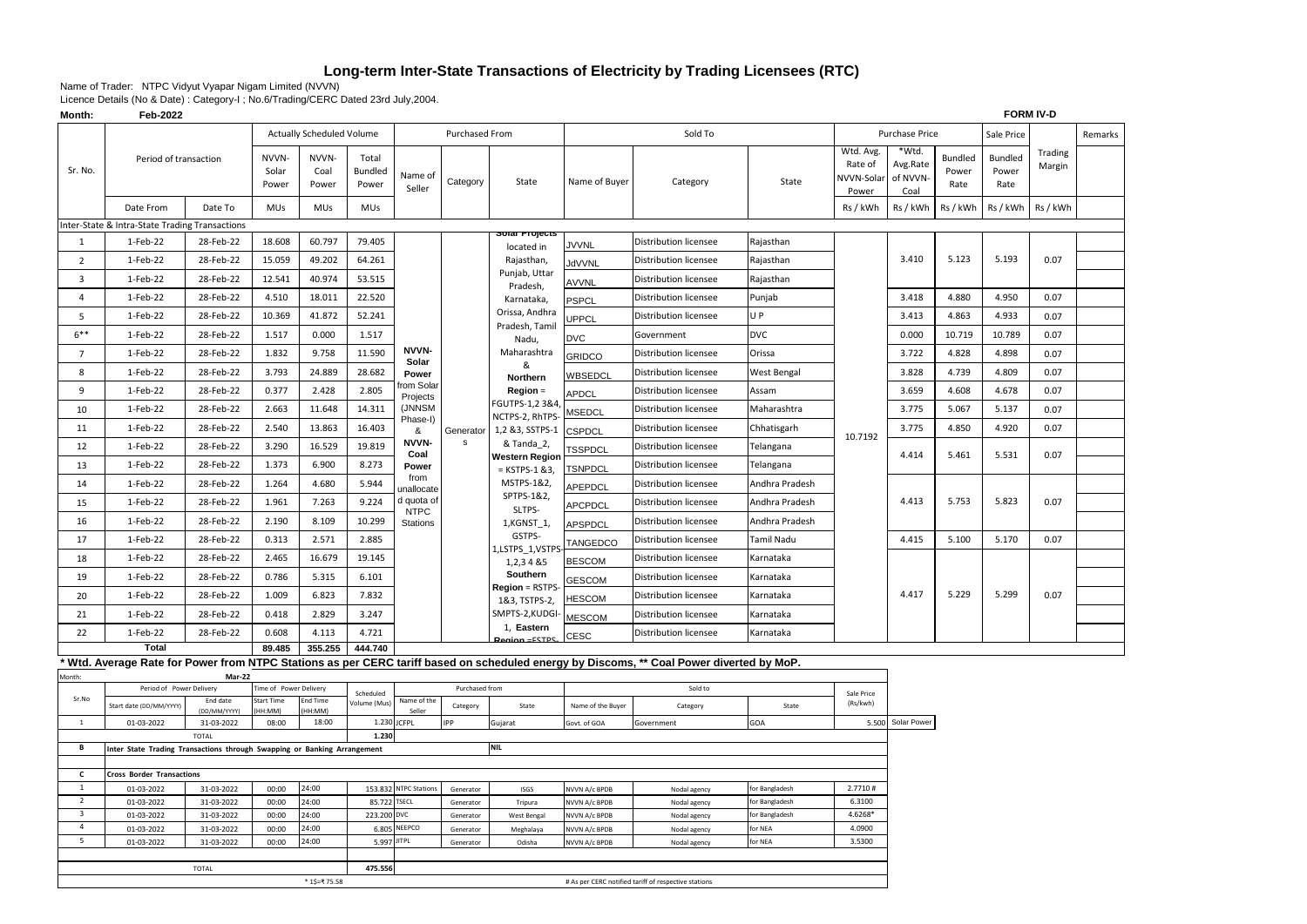## Form IV-E Intra-State Transactions of Electricity by Trading Licensees

Name of the Trading Licensee: NTPC VIDYUT VYAPAR NIGAM LIMITED

Licence Details (No & Date) : Category-I ; No.6/Trading/CERC Dated 23rd July,2004.

| Month:  | Feb-22                               |                   |
|---------|--------------------------------------|-------------------|
| Sr. No. | <b>Total Transacted Volume (Mus)</b> | <b>State</b>      |
|         |                                      |                   |
|         | 0.000                                |                   |
|         | <b>Long Term Transactions</b>        |                   |
|         | 5.792                                | Andaman & Nicobar |
| C       | 3.449                                | Central Railway   |
| 3       |                                      |                   |
|         | 9.240                                |                   |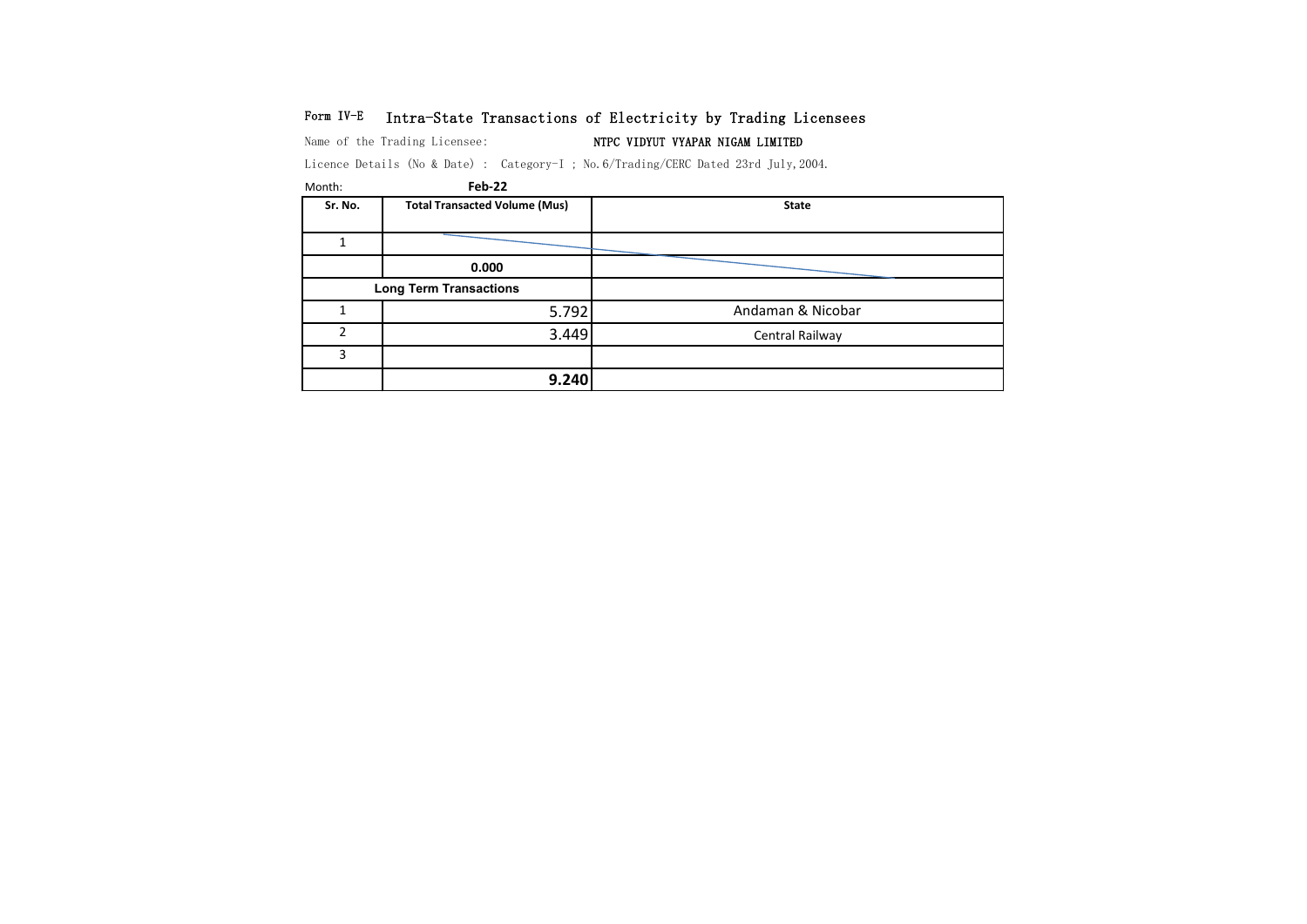### Form IV-F Day Ahead Power Exchange Transactions of Electricity by Trading Licensees

Name of the Trading Licensee:  $NTPC VIDYUT VYAPAR NIGAM LIMITED$ Licence Details (No & Date) : Category-I ; No.6/Trading/CERC Dated 23rd July,2004.

Month: **Mar-22** Form IV-F **Name of Seller / Name of PX State Name of Buyer / Name of PX State** 1| 01-03-2022| 0.1245|Govt. of Goa 0.0099 2 01-03-2022 0.33525 IEX Govt. of Goa Goa 0.04 3| 01-03-2022| 0.08|IEX | Goa-SR |Goa | 0.04 4 01-03-2022 1.2703 KAMENG HEP ARUNACHAL PRADILEX 1.0.02 5 01-03-2022 6.75906 IEX NEPAL ELECTRICITY AUTHORITY NEPAL 0.04 6 01-03-2022 1.3457925 IEX NEPAL ELECTRICITY AUTHORITY NEPAL 0.04 7 01-03-2022 0.33395 RKMPPL Chhatisgarh IEX 0.04 8 01-03-2022 0.1944 SIL Andhra Pradesh IEX 10-03-99 0.0099 9 01-03-2022 1.27125 TSECL Tripura IEX 0.04 10 02-03-2022 0.33525 IEX Govt. of Goa Goa 0.04 11 02-03-2022 0.1245 Govt. of Goa Goa IEX IEX 0.04 12 02-03-2022 0.08 IEX Goa-SR Goa 0.04 13 02-03-2022 1.2703 KAMENG HEP ARUNACHAL PRADILEX 1.0.0105 14 02-03-2022 6.2790875 IEX NEPAL ELECTRICITY AUTHORITY NEPAL 0.0105 15 02-03-2022 1.3384125 IEX NEPAL ELECTRICITY AUTHORITY NEPAL 0.0105<br>16 02-03-2022 0.3181875 RKMPPL Chhatisgarh IEX 1 16 02-03-2022 0.3181875 RKMPPL Chhatisgarh IEX 0.04 17 02-03-2022 0.1944 SIL Andhra Pradesh IEX 0.005 18 02-03-2022 1.27125 TSECL Tripura IEX 0.04 19 03-03-2022 0.245 Govt. of Goa Goa IEX 0.04<br>20 03-03-2022 0.30475 IEX Govt. of Goa Govt. of Goa Goa Goa 0.04 20 03-03-2022 0.30475 IEX Govt. of Goa Goa 0.04 21 03-03-2022 0.1025 IEX Goa-SR Goa 0.0073 22 03-03-2022 1.2702975 KAMENG HEP ARUNACHAL PRADIEX 03-03-03-2022 03-03-03-03-03 23 03-03-2022 7.0156675 IEX NEPAL ELECTRICITY AUTHORITY NEPAL 0.0099 24 03-03-2022 1.352265 IEX NEPAL ELECTRICITY AUTHORITY NEPAL 0.04 25 03-03-2022 0.225 RKMPPL Chhatisgarh IEX 0.04 26 03-03-2022 0.1932 SIL Andhra Pradesh IEX 0.02 27 03-03-2022 1.27125 TSECL Tripura IEX 10.04 28 04-03-2022 0.20375 Govt. of Goa Goa IEX IEX 1.004 0.04 29 04-03-2022 0.248 IEX Govt. of Goa Goa 0.0099 30 04-03-2022 0.1025 IEX Goa-SR Goa 0.04 31 04-03-2022 1.2703 KAMENG HEP ARUNACHAL PRADILEX 1.2703 KAMENG HEP ARUNACHAL PRADILEX 32 04-03-2022 6.318295 IEX NEPAL NEPAL ELECTRICITY AUTHORITY NEPAL 32 33 04-03-2022 1.3259275 IEX NEPAL ELECTRICITY AUTHORITY NEPAL 0.04 34 04-03-2022 0.36 RKMPPL Chhatisgarh IEX 0.04 35 04-03-2022 0.1944 SIL Andhra Pradesh IEX 0.0073 36 04-03-2022 1.27125 TSECL Tripura IEX 100095 37| 05-03-2022| 0.33425|IEX | |Govt. of Goa |Goa | 0.0099 38 05-03-2022 0.14525 Govt. of Goa Goa IEX 12.00099 0.0099 39 05-03-2022 0.1025 IEX Goa-SR Goa 0.04 40 05-03-2022 1.2703 KAMENG HEP ARUNACHAL PRADILEX 1.2703 MAMENG HEP ARUNACHAL PRADILEX 41 05-03-2022 4.3469275 IEX NEPAL ELECTRICITY AUTHORITY NEPAL 0.04 42 05-03-2022 1.2064275 IEX NEPAL ELECTRICITY AUTHORITY NEPAL 1 0.04 43 05-03-2022 2.4749975 RKMPPL Chhatisgarh IEX 0.025 44 05-03-2022 0.1944 SIL Andhra Pradesh IEX 0.0099 45 05-03-2022 1.27125 TSECL Tripura IEX 1.27125 TSECL Tripura IEX 1.27125 ITSECL TRIPURA 46 06-03-2022 0.31535 IEX Govt. of Goa Goa 0.04 47 06-03-2022 0.543 Govt. of Goa Goa IEX IEX 10.005 48 06-03-2022 1.2703 KAMENG HEP ARUNACHAL PRADILEX 1.2703 MAMENG HEP ARUNACHAL PRADILEX 49 06-03-2022 7.19375 IEX NEPAL ELECTRICITY AUTHORITY NEPAL 3.04 50 06-03-2022 1.317265 IEX NEPAL ELECTRICITY AUTHORITY NEPAL 0.04 51 06-03-2022 1.744725 RKMPPL Chhatisgarh IEX 10.04 52 06-03-2022 0.1944 SIL Andhra Pradesh IEX 0.0095 53 06-03-2022 1.27125 TSECL Tripura IEX 0.0073 54 07-03-2022 0.201 IEX Govt. of Goa Goa 0.02 55 07-03-2022 0.23875 Govt. of Goa Goa IEX IEX 10.0099 56 07-03-2022 0.1025 IEX Goa-SR Goa 0.0099 57 07-03-2022 1.2703 KAMENG HEP ARUNACHAL PRADILEX 1.2703 ASSESSMENT RADILEX **Margin charged (₹/kwh) Sl No Date of Delivery Total Scheduled Volume (MUs) Purchase from Sold to**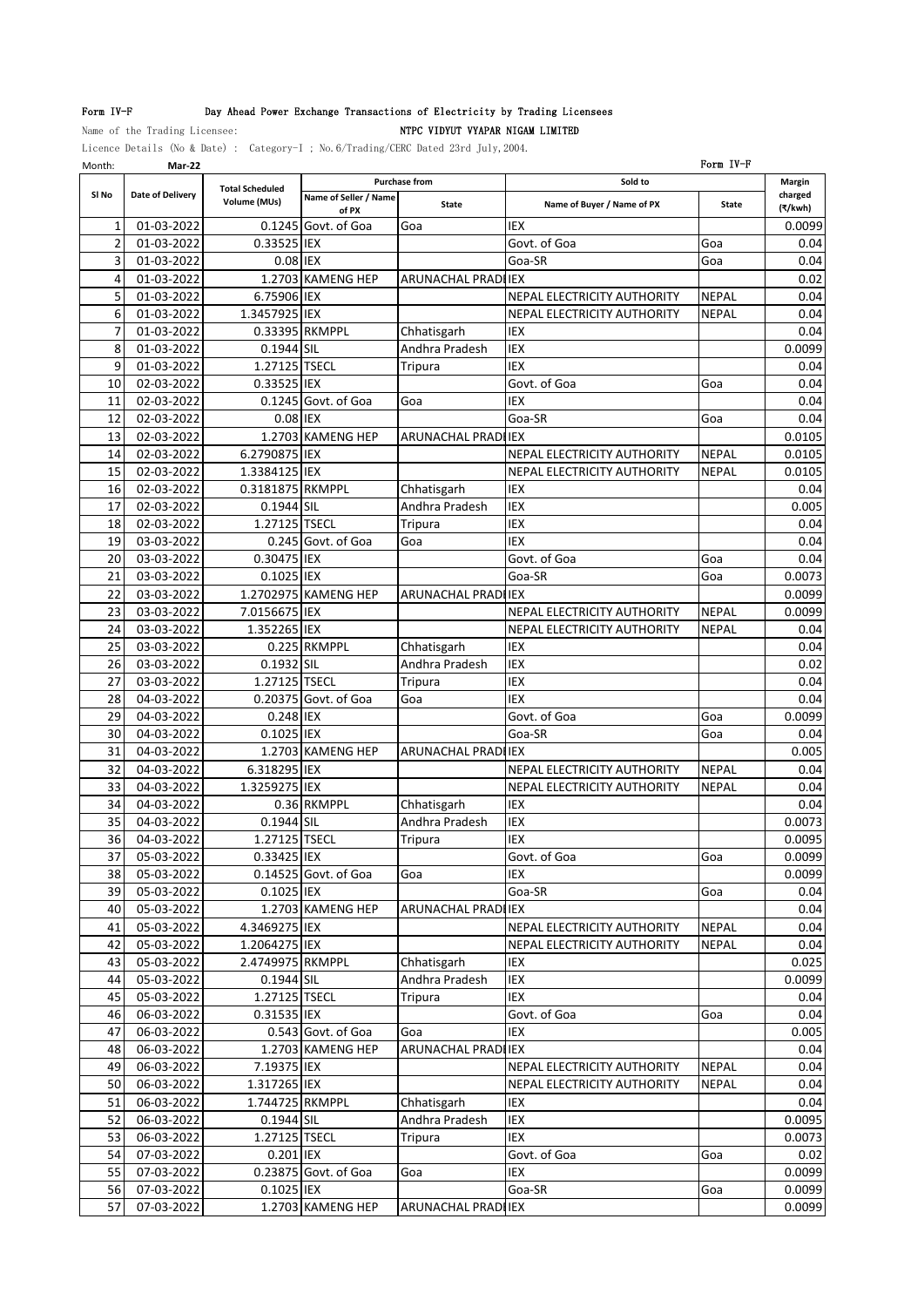| 58  | 07-03-2022 | 5.6579325 IEX    |                        |                            | <b>NEPAL ELECTRICITY AUTHORITY</b> | <b>NEPAL</b> | 0.04   |
|-----|------------|------------------|------------------------|----------------------------|------------------------------------|--------------|--------|
| 59  | 07-03-2022 | 1.0752625 IEX    |                        |                            | NEPAL ELECTRICITY AUTHORITY        | <b>NEPAL</b> | 0.04   |
| 60  | 07-03-2022 | 3.3649575 RKMPPL |                        | Chhatisgarh                | <b>IEX</b>                         |              | 0.04   |
| 61  | 07-03-2022 | 0.1944 SIL       |                        | Andhra Pradesh             | IEX                                |              | 0.04   |
| 62  | 07-03-2022 | 1.27125 TSECL    |                        | Tripura                    | <b>IEX</b>                         |              | 0.04   |
| 63  | 08-03-2022 |                  | 0.19675 Govt. of Goa   | Goa                        | <b>IEX</b>                         |              | 0.04   |
| 64  | 08-03-2022 | 0.3046225 IEX    |                        |                            | Govt. of Goa                       | Goa          | 0.04   |
| 65  | 08-03-2022 | 0.12017 IEX      |                        |                            | Goa-SR                             | Goa          | 0.04   |
| 66  | 08-03-2022 |                  | 1.2703 KAMENG HEP      | ARUNACHAL PRADI IEX        |                                    |              | 0.04   |
| 67  | 08-03-2022 | 5.64416 IEX      |                        |                            | NEPAL ELECTRICITY AUTHORITY        | <b>NEPAL</b> | 0.04   |
| 68  | 08-03-2022 | 1.0477375 IEX    |                        |                            | NEPAL ELECTRICITY AUTHORITY        | <b>NEPAL</b> | 0.04   |
| 69  | 08-03-2022 | 3.430025 RKMPPL  |                        | Chhatisgarh                | IEX                                |              | 0.04   |
| 70  | 08-03-2022 | 0.1944 SIL       |                        | Andhra Pradesh             | IEX                                |              | 0.04   |
| 71  | 08-03-2022 | 1.27125 TSECL    |                        | Tripura                    | IEX                                |              | 0.04   |
| 72  | 09-03-2022 |                  | 0.05775 Govt. of Goa   | Goa                        | <b>IEX</b>                         |              | 0.0073 |
| 73  | 09-03-2022 | 0.2555525 IEX    |                        |                            | Govt. of Goa                       | Goa          | 0.0099 |
| 74  | 09-03-2022 | 0.4578725 IEX    |                        |                            | Goa-SR                             | Goa          | 0.0099 |
| 75  | 09-03-2022 |                  | 1.3363 KAMENG HEP      | ARUNACHAL PRADI IEX        |                                    |              | 0.04   |
| 76  | 09-03-2022 | 5.795345 IEX     |                        |                            | NEPAL ELECTRICITY AUTHORITY        | <b>NEPAL</b> | 0.04   |
| 77  | 09-03-2022 | 1.028225 IEX     |                        |                            | NEPAL ELECTRICITY AUTHORITY        | <b>NEPAL</b> | 0.02   |
| 78  | 09-03-2022 | 0.5456 RGPPL     |                        | Maharashtra                | <b>IEX</b>                         |              | 0.04   |
| 79  | 09-03-2022 | 3.593245 RKMPPL  |                        | Chhatisgarh                | <b>IEX</b>                         |              | 0.04   |
| 80  | 09-03-2022 | 0.1943975 SIL    |                        | Andhra Pradesh             | IEX                                |              | 0.04   |
| 81  | 09-03-2022 | 1.27125 TSECL    |                        | Tripura                    | <b>IEX</b>                         |              | 0.04   |
| 82  | 10-03-2022 | 0.255625 IEX     |                        |                            | Govt. of Goa                       | Goa          | 0.025  |
| 83  |            |                  | $0.14625$ Govt. of Goa |                            | IEX                                |              | 0.0099 |
|     | 10-03-2022 |                  |                        | Goa                        |                                    |              |        |
| 84  | 10-03-2022 | 0.50015 IEX      |                        |                            | Goa-SR                             | Goa          | 0.04   |
| 85  | 10-03-2022 |                  | 1.29695 KAMENG HEP     | <b>ARUNACHAL PRADI IEX</b> |                                    |              | 0.04   |
| 86  | 10-03-2022 | 5.5044925 IEX    |                        |                            | NEPAL ELECTRICITY AUTHORITY        | <b>NEPAL</b> | 0.04   |
| 87  | 10-03-2022 | 1.0034025 IEX    |                        |                            | NEPAL ELECTRICITY AUTHORITY        | <b>NEPAL</b> | 0.04   |
| 88  | 10-03-2022 | 5.17782 RKMPPL   |                        | Chhatisgarh                | IEX                                |              | 0.04   |
| 89  | 10-03-2022 | 0.1944 SIL       |                        | Andhra Pradesh             | IEX                                |              | 0.04   |
| 90  | 10-03-2022 | 1.01625 TSECL    |                        | <b>Tripura</b>             | <b>IEX</b>                         |              | 0.0105 |
| 91  | 11-03-2022 | 0.689425 IEX     |                        |                            | Govt. of Goa                       | Goa          | 0.0105 |
| 92  | 11-03-2022 |                  | 0.0265 Govt. of Goa    | Goa                        | IEX                                |              | 0.0105 |
| 93  | 11-03-2022 | 0.582545 IEX     |                        |                            | Goa-SR                             | Goa          | 0.04   |
| 94  | 11-03-2022 |                  | 1.29695 KAMENG HEP     | ARUNACHAL PRADI IEX        |                                    |              | 0.005  |
| 95  | 11-03-2022 | 5.715995 IEX     |                        |                            | NEPAL ELECTRICITY AUTHORITY        | <b>NEPAL</b> | 0.04   |
| 96  | 11-03-2022 | 1.0618625 IEX    |                        |                            | NEPAL ELECTRICITY AUTHORITY        | <b>NEPAL</b> | 0.04   |
| 97  | 11-03-2022 | 5.0225475 RKMPPL |                        | Chhatisgarh                | IEX                                |              | 0.04   |
| 98  | 11-03-2022 | 0.1907975 SIL    |                        | Andhra Pradesh             | IEX                                |              | 0.04   |
| 99  | 11-03-2022 | 1.01875 TSECL    |                        | Tripura                    | IEX                                |              | 0.0073 |
| 100 | 12-03-2022 | 0.57216 IEX      |                        |                            | Govt. of Goa                       | Goa          | 0.04   |
| 101 | 12-03-2022 | 0.227625 IEX     |                        |                            | Goa-SR                             | Goa          | 0.0099 |
| 102 | 12-03-2022 |                  | 1.31645 KAMENG HEP     | ARUNACHAL PRADI IEX        |                                    |              | 0.0099 |
| 103 | 12-03-2022 | 4.063125 IEX     |                        |                            | NEPAL ELECTRICITY AUTHORITY        | <b>NEPAL</b> | 0.04   |
| 104 | 12-03-2022 | 0.8679575 IEX    |                        |                            | <b>NEPAL ELECTRICITY AUTHORITY</b> | <b>NEPAL</b> | 0.04   |
| 105 | 12-03-2022 | 5.9575125 RKMPPL |                        | Chhatisgarh                | IEX                                |              | 0.02   |
| 106 | 12-03-2022 | 0.1944 SIL       |                        | Andhra Pradesh             | IEX                                |              | 0.04   |
| 107 | 12-03-2022 | 1.1675 TSECL     |                        | Tripura                    | IEX                                |              | 0.04   |
| 108 | 13-03-2022 |                  | 0.93475 Govt. of Goa   | Goa                        | IEX                                |              | 0.04   |
| 109 | 13-03-2022 | 0.24425 IEX      |                        |                            | Govt. of Goa                       | Goa          | 0.04   |
| 110 | 13-03-2022 | 0.36 IEX         |                        |                            | Goa-SR                             | Goa          | 0.025  |
| 111 | 13-03-2022 |                  | 1.33105 KAMENG HEP     | ARUNACHAL PRADILIEX        |                                    |              | 0.0099 |
| 112 | 13-03-2022 | 7.10511 IEX      |                        |                            | NEPAL ELECTRICITY AUTHORITY        | <b>NEPAL</b> | 0.04   |
| 113 | 13-03-2022 | 1.2242375 IEX    |                        |                            | NEPAL ELECTRICITY AUTHORITY        | <b>NEPAL</b> | 0.04   |
| 114 | 13-03-2022 |                  | 12.4025 RKMPPL         | Chhatisgarh                | IEX                                |              | 0.04   |
| 115 | 13-03-2022 | 0.192 SIL        |                        | Andhra Pradesh             | IEX                                |              | 0.04   |
| 116 | 13-03-2022 |                  | 1.22 TSECL             | Tripura                    | IEX                                |              | 0.04   |
| 117 | 14-03-2022 |                  | 0.98575 Govt. of Goa   | Goa                        | IEX                                |              | 0.04   |
| 118 | 14-03-2022 | 0.0725175 IEX    |                        |                            | Govt. of Goa                       | Goa          | 0.0105 |
| 119 | 14-03-2022 | 0.323485 IEX     |                        |                            | Goa-SR                             | Goa          | 0.0105 |
| 120 | 14-03-2022 |                  | 1.37395 KAMENG HEP     | ARUNACHAL PRADI IEX        |                                    |              | 0.0105 |
| 121 | 14-03-2022 | 4.82161 IEX      |                        |                            | NEPAL ELECTRICITY AUTHORITY        | <b>NEPAL</b> | 0.04   |
| 122 | 14-03-2022 | 0.878575 IEX     |                        |                            | NEPAL ELECTRICITY AUTHORITY        | <b>NEPAL</b> | 0.005  |
|     |            |                  |                        |                            |                                    |              |        |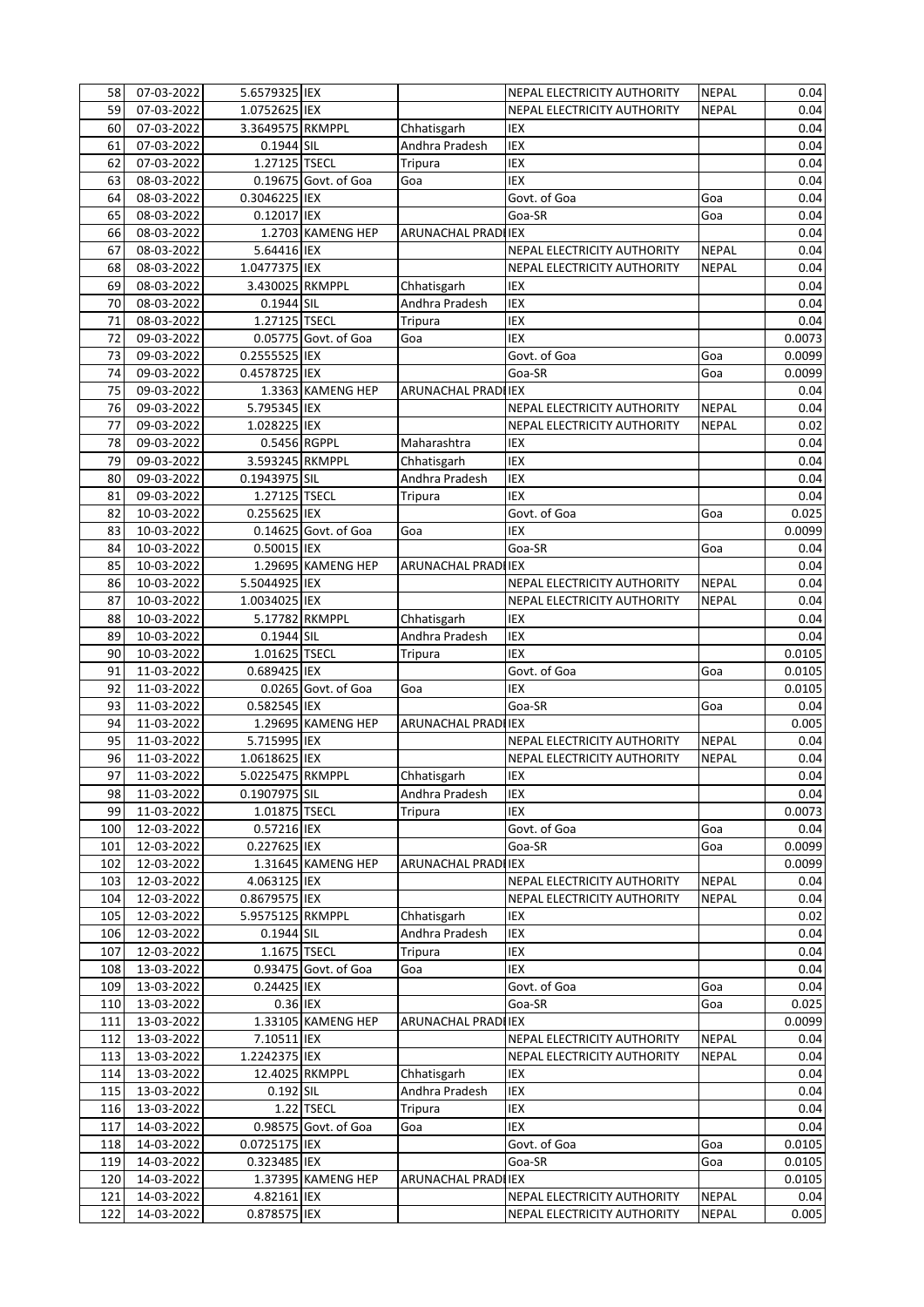| 123        | 14-03-2022 | 6.989525 RKMPPL |                      | Chhatisgarh                | <b>IEX</b>                         |              | 0.04   |
|------------|------------|-----------------|----------------------|----------------------------|------------------------------------|--------------|--------|
| 124        | 14-03-2022 | 0.1896 SIL      |                      | Andhra Pradesh             | IEX                                |              | 0.04   |
| 125        | 14-03-2022 |                 | 1.22 TSECL           | Tripura                    | IEX                                |              | 0.04   |
| 126        | 15-03-2022 |                 | 0.11975 Govt. of Goa | Goa                        | IEX                                |              | 0.0073 |
| 127        | 15-03-2022 | 0.3909825 IEX   |                      |                            | Govt. of Goa                       | Goa          | 0.04   |
| 128        | 15-03-2022 | 0.365185 IEX    |                      |                            | Goa-SR                             | Goa          | 0.0099 |
| 129        | 15-03-2022 |                 | 1.4205925 KAMENG HEP | ARUNACHAL PRADI IEX        |                                    |              | 0.0099 |
| 130        | 15-03-2022 | 5.60831 IEX     |                      |                            | NEPAL ELECTRICITY AUTHORITY        | <b>NEPAL</b> | 0.04   |
| 131        | 15-03-2022 | 1.0525525 IEX   |                      |                            | NEPAL ELECTRICITY AUTHORITY        | <b>NEPAL</b> | 0.04   |
| 132        | 15-03-2022 | 7.733595 RKMPPL |                      | Chhatisgarh                | IEX                                |              | 0.04   |
| 133        | 15-03-2022 | 0.1896 SIL      |                      | Andhra Pradesh             | IEX                                |              | 0.04   |
| 134        | 15-03-2022 | 1.14375 TSECL   |                      | Tripura                    | IEX                                |              | 0.04   |
| 135        | 16-03-2022 |                 | 1.06125 Govt. of Goa | Goa                        | <b>IEX</b>                         |              | 0.0099 |
| 136        | 16-03-2022 | 0.1922225 IEX   |                      |                            | Govt. of Goa                       | Goa          | 0.04   |
| 137        | 16-03-2022 | 0.280155 IEX    |                      |                            | Goa-SR                             | Goa          | 0.04   |
| 138        | 16-03-2022 |                 | 1.4204975 KAMENG HEP | ARUNACHAL PRADI IEX        |                                    |              | 0.04   |
| 139        | 16-03-2022 | 3.9013925 IEX   |                      |                            | NEPAL ELECTRICITY AUTHORITY        | <b>NEPAL</b> | 0.04   |
| 140        | 16-03-2022 | 0.81521 IEX     |                      |                            | <b>NEPAL ELECTRICITY AUTHORITY</b> | <b>NEPAL</b> | 0.005  |
| 141        | 16-03-2022 |                 | 7.6874 RKMPPL        | Chhatisgarh                | IEX                                |              | 0.04   |
| 142        | 16-03-2022 | 0.1896 SIL      |                      | Andhra Pradesh             | IEX                                |              | 0.04   |
|            |            |                 |                      |                            | <b>IEX</b>                         |              |        |
| 143        | 16-03-2022 |                 | 0.925 TSECL          | Tripura                    |                                    |              | 0.04   |
| 144        | 17-03-2022 | 0.3733525 IEX   |                      |                            | Govt. of Goa                       | Goa          | 0.0073 |
| 145        | 17-03-2022 |                 | 0.008 Govt. of Goa   | Goa                        | <b>IEX</b>                         |              | 0.02   |
| 146        | 17-03-2022 | 0.14557 IEX     |                      |                            | Goa-SR                             | Goa          | 0.025  |
| 147        | 17-03-2022 |                 | 1.4205 KAMENG HEP    | ARUNACHAL PRADI IEX        |                                    |              | 0.0099 |
| 148        | 17-03-2022 | 1.1149475 IEX   |                      |                            | NEPAL ELECTRICITY AUTHORITY        | <b>NEPAL</b> | 0.0099 |
| 149        | 17-03-2022 | 0.6182725 IEX   |                      |                            | NEPAL ELECTRICITY AUTHORITY        | <b>NEPAL</b> | 0.0099 |
| 150        | 17-03-2022 |                 | 8.4 RKMPPL           | Chhatisgarh                | IEX                                |              | 0.04   |
| 151        | 17-03-2022 | 0.1896 SIL      |                      | Andhra Pradesh             | <b>IEX</b>                         |              | 0.04   |
| 152        | 17-03-2022 | 0.7825 TSECL    |                      | Tripura                    | <b>IEX</b>                         |              | 0.04   |
| 153        | 18-03-2022 |                 | 0.964 Govt. of Goa   | Goa                        | <b>IEX</b>                         |              | 0.04   |
| 154        | 18-03-2022 | 0.360035 IEX    |                      |                            | Govt. of Goa                       | Goa          | 0.04   |
| 155        | 18-03-2022 |                 | 1.3353 KAMENG HEP    | ARUNACHAL PRADI IEX        |                                    |              | 0.04   |
| 156        | 18-03-2022 | 3.5676025 IEX   |                      |                            | NEPAL ELECTRICITY AUTHORITY        | <b>NEPAL</b> | 0.04   |
| 157        | 18-03-2022 | 1.0078875 IEX   |                      |                            | NEPAL ELECTRICITY AUTHORITY        | <b>NEPAL</b> | 0.04   |
| 158        | 18-03-2022 | 0.1896 SIL      |                      | Andhra Pradesh             | IEX                                |              | 0.04   |
| 159        | 18-03-2022 | 0.53125 TSECL   |                      | Tripura                    | <b>IEX</b>                         |              | 0.04   |
| 160        | 19-03-2022 | 0.7826675 IEX   |                      |                            | Govt. of Goa                       | Goa          | 0.04   |
| 161        | 19-03-2022 | 0.2660775 IEX   |                      |                            | Goa-SR                             | Goa          | 0.04   |
| 162        | 19-03-2022 |                 | 1.3353 KAMENG HEP    | <b>ARUNACHAL PRADI IEX</b> |                                    |              | 0.0105 |
| 163        | 19-03-2022 | 1.2151 IEX      |                      |                            | NEPAL ELECTRICITY AUTHORITY        | <b>NEPAL</b> | 0.0105 |
| 164        | 19-03-2022 | 0.729005 IEX    |                      |                            | NEPAL ELECTRICITY AUTHORITY        | <b>NEPAL</b> | 0.0105 |
| 165        | 19-03-2022 | 0.1886 SIL      |                      | Andhra Pradesh             | IEX                                |              | 0.005  |
| 166        | 19-03-2022 |                 | 0.53 TSECL           | Tripura                    | IEX                                |              | 0.0073 |
| 167        | 20-03-2022 | 0.08 IEX        |                      |                            | Govt. of Goa                       | Goa          | 0.0099 |
| 168        | 20-03-2022 |                 | 1.1945 Govt. of Goa  | Goa                        | IEX                                |              | 0.0099 |
| 169        | 20-03-2022 | 0.223145 IEX    |                      |                            | Goa-SR                             | Goa          | 0.04   |
|            | 20-03-2022 |                 | 1.3353 KAMENG HEP    | <b>ARUNACHAL PRADIIEX</b>  |                                    |              | 0.04   |
| 170<br>171 | 20-03-2022 | 2.76577 IEX     |                      |                            | NEPAL ELECTRICITY AUTHORITY        | <b>NEPAL</b> | 0.02   |
|            | 20-03-2022 |                 |                      |                            |                                    |              |        |
| 172        |            | 1.236305 IEX    |                      |                            | NEPAL ELECTRICITY AUTHORITY        | <b>NEPAL</b> | 0.04   |
| 173        | 20-03-2022 | 1.626945 RKMPPL |                      | Chhatisgarh                | IEX                                |              | 0.04   |
| 174        | 20-03-2022 | 0.1896 SIL      |                      | Andhra Pradesh             | IEX                                |              | 0.0099 |
| 175        | 20-03-2022 |                 | 0.555 TSECL          | Tripura                    | IEX                                |              | 0.04   |
| 176        | 21-03-2022 | 0.939725 IEX    |                      |                            | Govt. of Goa                       | Goa          | 0.04   |
| 177        | 21-03-2022 | 0.3295 IEX      |                      |                            | Goa-SR                             | Goa          | 0.04   |
| 178        | 21-03-2022 |                 | 1.487875 KAMENG HEP  | ARUNACHAL PRAD             | <b>IIEX</b>                        |              | 0.04   |
| 179        | 21-03-2022 | 1.050335 IEX    |                      |                            | NEPAL ELECTRICITY AUTHORITY        | <b>NEPAL</b> | 0.0105 |
| 180        | 21-03-2022 | 0.7817875 IEX   |                      |                            | NEPAL ELECTRICITY AUTHORITY        | <b>NEPAL</b> | 0.0105 |
| 181        | 21-03-2022 | 4.918435 RKMPPL |                      | Chhatisgarh                | IEX                                |              | 0.0105 |
| 182        | 21-03-2022 | 0.192 SIL       |                      | Andhra Pradesh             | IEX                                |              | 0.04   |
| 183        | 21-03-2022 | 0.6825 TSECL    |                      | Tripura                    | IEX                                |              | 0.04   |
| 184        | 22-03-2022 |                 | 0.66725 Govt. of Goa | Goa                        | IEX                                |              | 0.04   |
| 185        | 22-03-2022 | 0.437545 IEX    |                      |                            | Govt. of Goa                       | Goa          | 0.04   |
| 186        | 22-03-2022 | 0.2169575 IEX   |                      |                            | Goa-SR                             | Goa          | 0.0073 |
| 187        | 22-03-2022 |                 | 1.46175 KAMENG HEP   | ARUNACHAL PRADI IEX        |                                    |              | 0.0099 |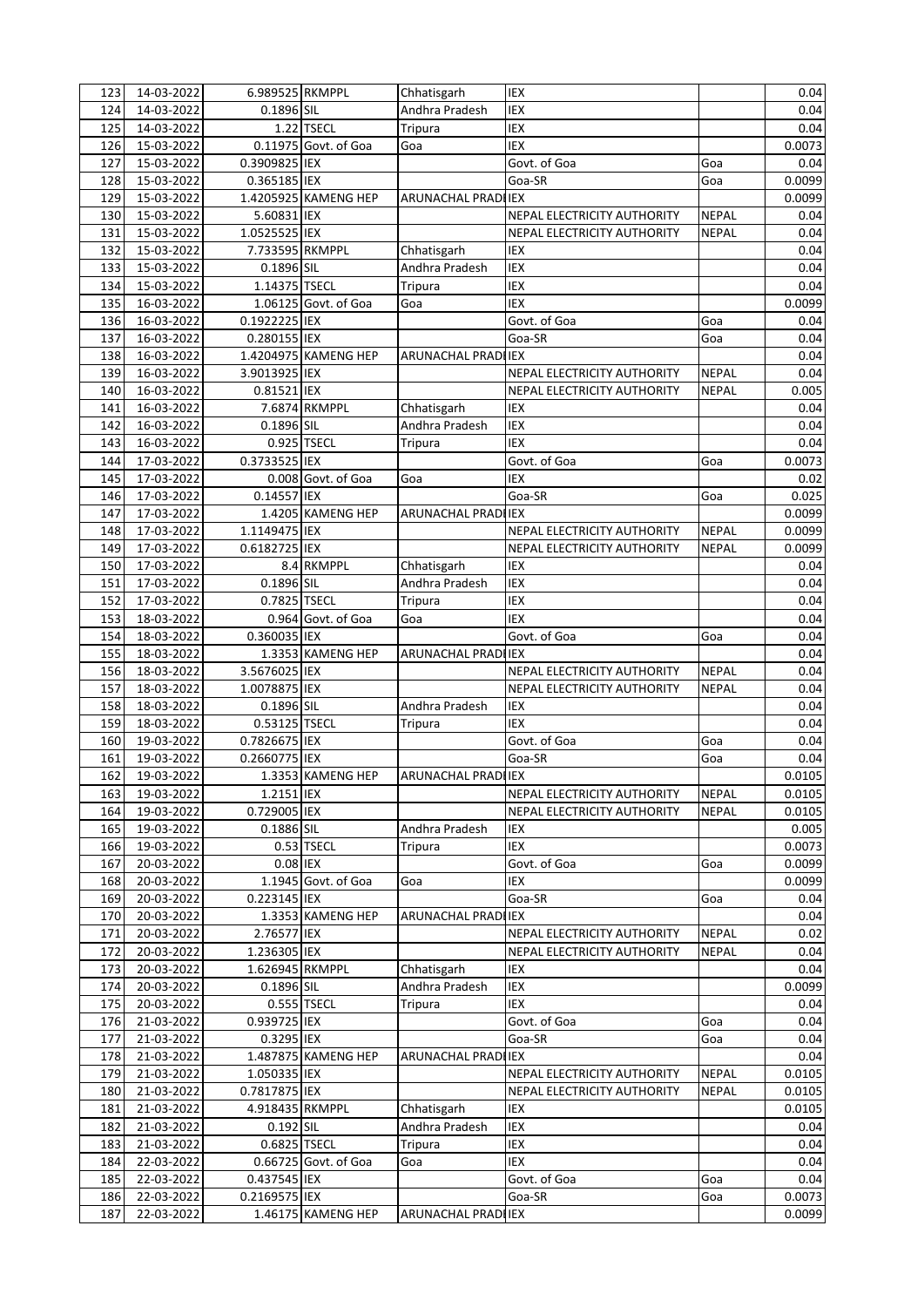| 188 | 22-03-2022 | 0.745795 IEX     |                      |                     | NEPAL ELECTRICITY AUTHORITY | <b>NEPAL</b> | 0.0099 |
|-----|------------|------------------|----------------------|---------------------|-----------------------------|--------------|--------|
| 189 | 22-03-2022 | 0.427615 IEX     |                      |                     | NEPAL ELECTRICITY AUTHORITY | <b>NEPAL</b> | 0.04   |
| 190 | 22-03-2022 | 5.237585 RKMPPL  |                      | Chhatisgarh         | IEX                         |              | 0.04   |
| 191 | 22-03-2022 | 0.1968 SIL       |                      | Andhra Pradesh      | IEX                         |              | 0.02   |
| 192 | 22-03-2022 | 0.57125 TSECL    |                      | Tripura             | <b>IEX</b>                  |              | 0.04   |
| 193 | 23-03-2022 | 0.23846 IEX      |                      |                     | Govt. of Goa                | Goa          | 0.025  |
| 194 | 23-03-2022 | 0.08184 IEX      |                      |                     | Goa-SR                      | Goa          | 0.0099 |
| 195 | 23-03-2022 |                  | 1.5517 KAMENG HEP    | ARUNACHAL PRADIIEX  |                             |              | 0.04   |
| 196 | 23-03-2022 | 0.1800525 IEX    |                      |                     | NEPAL ELECTRICITY AUTHORITY | <b>NEPAL</b> | 0.04   |
| 197 | 23-03-2022 | 0.0729225 IEX    |                      |                     | NEPAL ELECTRICITY AUTHORITY | <b>NEPAL</b> | 0.04   |
|     | 23-03-2022 | 0.4631 RGPPL     |                      |                     | IEX                         |              |        |
| 198 |            |                  |                      | Maharashtra         |                             |              | 0.04   |
| 199 | 23-03-2022 |                  | 3.12 RKMPPL          | Chhatisgarh         | IEX                         |              | 0.0105 |
| 200 | 23-03-2022 | 0.1968 SIL       |                      | Andhra Pradesh      | IEX                         |              | 0.0105 |
| 201 | 23-03-2022 | 0.57125 TSECL    |                      | Tripura             | IEX                         |              | 0.0105 |
| 202 | 24-03-2022 |                  | 0.71075 Govt. of Goa | Goa                 | <b>IEX</b>                  |              | 0.04   |
| 203 | 24-03-2022 |                  | 1.361625 KAMENG HEP  | ARUNACHAL PRADI IEX |                             |              | 0.0099 |
| 204 | 24-03-2022 | 0.536985 IEX     |                      |                     | NEPAL ELECTRICITY AUTHORITY | <b>NEPAL</b> | 0.0099 |
| 205 | 24-03-2022 | 0.134245 IEX     |                      |                     | NEPAL ELECTRICITY AUTHORITY | <b>NEPAL</b> | 0.04   |
| 206 | 24-03-2022 | 0.5052 RGPPL     |                      | Maharashtra         | IEX                         |              | 0.04   |
| 207 | 24-03-2022 |                  | 3.12 RKMPPL          | Chhatisgarh         | IEX                         |              | 0.02   |
| 208 | 24-03-2022 | 0.1968 SIL       |                      | Andhra Pradesh      | <b>IEX</b>                  |              | 0.04   |
| 209 | 24-03-2022 | 0.3375 TSECL     |                      | Tripura             | <b>IEX</b>                  |              | 0.04   |
| 210 | 25-03-2022 |                  | 1.4416225 KAMENG HEP | ARUNACHAL PRADI IEX |                             |              | 0.04   |
| 211 | 25-03-2022 | 4.96408 IEX      |                      |                     | NEPAL ELECTRICITY AUTHORITY | <b>NEPAL</b> | 0.04   |
| 212 | 25-03-2022 | 1.24759 IEX      |                      |                     | NEPAL ELECTRICITY AUTHORITY | <b>NEPAL</b> | 0.04   |
|     |            |                  |                      |                     |                             |              |        |
| 213 | 25-03-2022 | 0.526875 RGPPL   |                      | Maharashtra         | <b>IEX</b>                  |              | 0.02   |
| 214 | 25-03-2022 |                  | 3.12 RKMPPL          | Chhatisgarh         | IEX                         |              | 0.0105 |
| 215 | 25-03-2022 | 0.1968 SIL       |                      | Andhra Pradesh      | IEX                         |              | 0.0105 |
| 216 | 25-03-2022 |                  | 0.25 TSECL           | Tripura             | <b>IEX</b>                  |              | 0.0105 |
| 217 | 26-03-2022 | 0.067875 IEX     |                      |                     | Govt. of Goa                | Goa          | 0.04   |
| 218 | 26-03-2022 | 0.1144625 IEX    |                      |                     | Goa-SR                      | Goa          | 0.04   |
| 219 | 26-03-2022 |                  | 1.602675 KAMENG HEP  | ARUNACHAL PRADI IEX |                             |              | 0.04   |
| 220 | 26-03-2022 | 2.3835775 IEX    |                      |                     | NEPAL ELECTRICITY AUTHORITY | <b>NEPAL</b> | 0.04   |
| 221 | 26-03-2022 | 0.8100125 IEX    |                      |                     | NEPAL ELECTRICITY AUTHORITY | <b>NEPAL</b> | 0.0095 |
| 222 | 26-03-2022 | 0.5058 RGPPL     |                      | Maharashtra         | IEX                         |              | 0.0073 |
| 223 | 26-03-2022 |                  | 3.12 RKMPPL          | Chhatisgarh         | IEX                         |              | 0.0099 |
| 224 | 26-03-2022 | 0.1956 SIL       |                      | Andhra Pradesh      | <b>IEX</b>                  |              | 0.0099 |
| 225 | 26-03-2022 | 0.2675 TSECL     |                      | Tripura             | <b>IEX</b>                  |              | 0.04   |
| 226 | 27-03-2022 | 0.1682 BGTPP     |                      | Assam               | <b>IEX</b>                  |              | 0.04   |
| 227 | 27-03-2022 | 0.06281 IEX      |                      |                     | Govt. of Goa                | Goa          | 0.02   |
| 228 | 27-03-2022 |                  | 1.294 Govt. of Goa   | Goa                 | IEX                         |              | 0.04   |
| 229 | 27-03-2022 |                  | 1.670975 KAMENG HEP  | ARUNACHAL PRADI IEX |                             |              | 0.04   |
| 230 | 27-03-2022 | 1.9025 IEX       |                      |                     | NEPAL ELECTRICITY AUTHORITY | <b>NEPAL</b> | 0.04   |
| 231 | 27-03-2022 | 0.798 IEX        |                      |                     | NEPAL ELECTRICITY AUTHORITY | <b>NEPAL</b> | 0.025  |
|     |            |                  |                      |                     |                             |              |        |
| 232 | 27-03-2022 | 0.5901 RGPPL     |                      | Maharashtra         | IEX                         |              | 0.0099 |
| 233 | 27-03-2022 | 1.649325 RKMPPL  |                      | Chhatisgarh         | IEX                         |              | 0.04   |
| 234 | 27-03-2022 | 0.1968 SIL       |                      | Andhra Pradesh      | IEX                         |              | 0.04   |
| 235 | 27-03-2022 | 0.40875 TSECL    |                      | <b>Tripura</b>      | IEX                         |              | 0.04   |
| 236 | 28-03-2022 | 0.871375 IEX     |                      |                     | Govt. of Goa                | Goa          | 0.04   |
| 237 | 28-03-2022 | 0.411525 IEX     |                      |                     | Goa-SR                      | Goa          | 0.04   |
| 238 | 28-03-2022 |                  | 1.5569 KAMENG HEP    | ARUNACHAL PRADIIEX  |                             |              | 0.005  |
| 239 | 28-03-2022 | 1.7294725 IEX    |                      |                     | NEPAL ELECTRICITY AUTHORITY | <b>NEPAL</b> | 0.04   |
| 240 | 28-03-2022 | 0.80372 IEX      |                      |                     | NEPAL ELECTRICITY AUTHORITY | <b>NEPAL</b> | 0.04   |
| 241 | 28-03-2022 | 0.5901 RGPPL     |                      | Maharashtra         | IEX                         |              | 0.04   |
| 242 | 28-03-2022 | 6.8316275 RKMPPL |                      | Chhatisgarh         | IEX                         |              | 0.0095 |
| 243 | 28-03-2022 | 0.1944 SIL       |                      | Andhra Pradesh      | IEX                         |              | 0.0073 |
| 244 | 28-03-2022 | 0.38875 TSECL    |                      | Tripura             | IEX                         |              | 0.0099 |
| 245 | 29-03-2022 | 0.118775 BGTPP   |                      | Assam               | IEX                         |              | 0.0099 |
| 246 | 29-03-2022 | 0.5035 IEX       |                      |                     | Govt. of Goa                | Goa          | 0.04   |
| 247 | 29-03-2022 | 0.4836325 IEX    |                      |                     | Goa-SR                      | Goa          | 0.04   |
| 248 | 29-03-2022 |                  | 1.5569 KAMENG HEP    | ARUNACHAL PRADI IEX |                             |              | 0.04   |
| 249 | 29-03-2022 | 1.3735075 IEX    |                      |                     | NEPAL ELECTRICITY AUTHORITY | <b>NEPAL</b> | 0.04   |
| 250 | 29-03-2022 | 0.83915 IEX      |                      |                     | NEPAL ELECTRICITY AUTHORITY | <b>NEPAL</b> | 0.04   |
|     |            |                  |                      |                     |                             |              |        |
| 251 | 29-03-2022 | 0.7102 RGPPL     |                      | Maharashtra         | IEX                         |              | 0.0099 |
| 252 | 29-03-2022 | 7.012545 RKMPPL  |                      | Chhatisgarh         | IEX                         |              | 0.04   |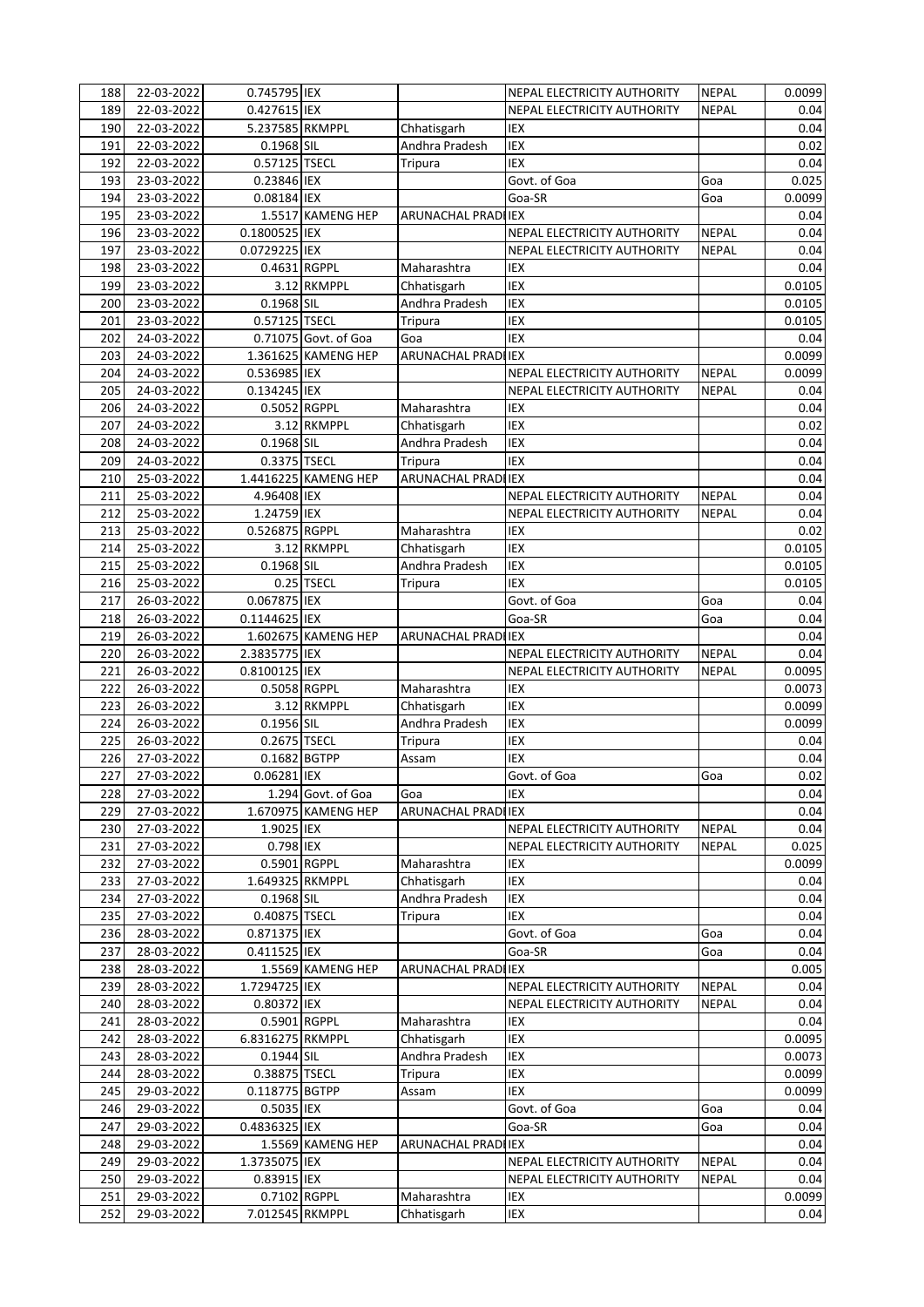| 29-03-2022<br>0.1944 SIL<br>Andhra Pradesh<br><b>IEX</b><br>253<br>29-03-2022<br>0.325 TSECL<br>254<br><b>IEX</b><br><b>Tripura</b><br>0.0779 BGTPP<br>30-03-2022<br><b>IEX</b><br>255<br>Assam<br>0.010925 FSTPS-I & II<br><b>IEX</b><br>30-03-2022<br>West Bengal<br>256<br>Govt. of Goa<br>30-03-2022<br>1.1714525 IEX<br>Goa<br>257<br>30-03-2022<br>0.5059925 IEX<br>Goa<br>258<br>Goa-SR<br>259<br>30-03-2022<br>1.57205 KAMENG HEP<br><b>ARUNACHAL PRADILIEX</b><br>30-03-2022<br>0.007 KhSTPS-I<br>260<br><b>Bihar</b><br><b>IEX</b><br>30-03-2022<br>1.4777925 IEX<br><b>NEPAL</b><br>NEPAL ELECTRICITY AUTHORITY<br>261<br>30-03-2022<br>0.8288075 IEX<br>NEPAL ELECTRICITY AUTHORITY<br><b>NEPAL</b><br>262<br>30-03-2022<br>Maharashtra<br>263<br>0.843 RGPPL<br><b>IEX</b><br>30-03-2022<br>8.8708975 RKMPPL<br><b>IEX</b><br>Chhatisgarh<br>264<br>30-03-2022<br>Andhra Pradesh<br><b>IEX</b><br>0.1944 SIL<br>265<br>0.3375 TSECL<br>266<br>30-03-2022<br><b>IEX</b><br>Tripura<br>0.09475 BGTPP<br>31-03-2022<br>267<br><b>IEX</b><br>Assam<br>0.0145 FSTPS-I & II<br>31-03-2022<br><b>IEX</b><br>268<br>West Bengal<br>0.791775 IEX<br>269<br>31-03-2022<br>Govt. of Goa<br>Goa<br>270<br>31-03-2022<br>0.40188 IEX<br>Goa-SR<br>Goa<br>31-03-2022<br>1.53785 KAMENG HEP<br>271<br><b>ARUNACHAL PRADILEX</b><br>31-03-2022<br>0.010875 KhSTPS-I<br><b>IEX</b><br>272<br><b>Bihar</b><br><b>NEPAL</b><br>31-03-2022<br>1.508145 IEX<br>NEPAL ELECTRICITY AUTHORITY<br>273<br>0.83488 IEX<br>274<br>31-03-2022<br><b>NEPAL</b><br>NEPAL ELECTRICITY AUTHORITY<br>31-03-2022<br>1.4331 RGPPL<br>Maharashtra<br>275<br>IEX<br>31-03-2022<br>10.3523025 RKMPPL<br>Chhatisgarh<br><b>IEX</b><br>276<br>Andhra Pradesh<br>277<br>31-03-2022<br>$0.192$ SIL<br><b>IEX</b><br>31-03-2022<br>0.27375 TSECL<br><b>IEX</b><br>278<br>Tripura<br>31-03-2022<br>0.011875 TSTPS-I<br>Odisha<br><b>IEX</b><br>279<br><b>Total</b><br>392.613765 |  |  |  |        |
|--------------------------------------------------------------------------------------------------------------------------------------------------------------------------------------------------------------------------------------------------------------------------------------------------------------------------------------------------------------------------------------------------------------------------------------------------------------------------------------------------------------------------------------------------------------------------------------------------------------------------------------------------------------------------------------------------------------------------------------------------------------------------------------------------------------------------------------------------------------------------------------------------------------------------------------------------------------------------------------------------------------------------------------------------------------------------------------------------------------------------------------------------------------------------------------------------------------------------------------------------------------------------------------------------------------------------------------------------------------------------------------------------------------------------------------------------------------------------------------------------------------------------------------------------------------------------------------------------------------------------------------------------------------------------------------------------------------------------------------------------------------------------------------------------------------------------------------------------------------------------------------------------------------------------------------------------|--|--|--|--------|
|                                                                                                                                                                                                                                                                                                                                                                                                                                                                                                                                                                                                                                                                                                                                                                                                                                                                                                                                                                                                                                                                                                                                                                                                                                                                                                                                                                                                                                                                                                                                                                                                                                                                                                                                                                                                                                                                                                                                                  |  |  |  | 0.04   |
|                                                                                                                                                                                                                                                                                                                                                                                                                                                                                                                                                                                                                                                                                                                                                                                                                                                                                                                                                                                                                                                                                                                                                                                                                                                                                                                                                                                                                                                                                                                                                                                                                                                                                                                                                                                                                                                                                                                                                  |  |  |  | 0.04   |
|                                                                                                                                                                                                                                                                                                                                                                                                                                                                                                                                                                                                                                                                                                                                                                                                                                                                                                                                                                                                                                                                                                                                                                                                                                                                                                                                                                                                                                                                                                                                                                                                                                                                                                                                                                                                                                                                                                                                                  |  |  |  | 0.005  |
|                                                                                                                                                                                                                                                                                                                                                                                                                                                                                                                                                                                                                                                                                                                                                                                                                                                                                                                                                                                                                                                                                                                                                                                                                                                                                                                                                                                                                                                                                                                                                                                                                                                                                                                                                                                                                                                                                                                                                  |  |  |  | 0.04   |
|                                                                                                                                                                                                                                                                                                                                                                                                                                                                                                                                                                                                                                                                                                                                                                                                                                                                                                                                                                                                                                                                                                                                                                                                                                                                                                                                                                                                                                                                                                                                                                                                                                                                                                                                                                                                                                                                                                                                                  |  |  |  | 0.0073 |
|                                                                                                                                                                                                                                                                                                                                                                                                                                                                                                                                                                                                                                                                                                                                                                                                                                                                                                                                                                                                                                                                                                                                                                                                                                                                                                                                                                                                                                                                                                                                                                                                                                                                                                                                                                                                                                                                                                                                                  |  |  |  | 0.0095 |
|                                                                                                                                                                                                                                                                                                                                                                                                                                                                                                                                                                                                                                                                                                                                                                                                                                                                                                                                                                                                                                                                                                                                                                                                                                                                                                                                                                                                                                                                                                                                                                                                                                                                                                                                                                                                                                                                                                                                                  |  |  |  | 0.0099 |
|                                                                                                                                                                                                                                                                                                                                                                                                                                                                                                                                                                                                                                                                                                                                                                                                                                                                                                                                                                                                                                                                                                                                                                                                                                                                                                                                                                                                                                                                                                                                                                                                                                                                                                                                                                                                                                                                                                                                                  |  |  |  | 0.0099 |
|                                                                                                                                                                                                                                                                                                                                                                                                                                                                                                                                                                                                                                                                                                                                                                                                                                                                                                                                                                                                                                                                                                                                                                                                                                                                                                                                                                                                                                                                                                                                                                                                                                                                                                                                                                                                                                                                                                                                                  |  |  |  | 0.04   |
|                                                                                                                                                                                                                                                                                                                                                                                                                                                                                                                                                                                                                                                                                                                                                                                                                                                                                                                                                                                                                                                                                                                                                                                                                                                                                                                                                                                                                                                                                                                                                                                                                                                                                                                                                                                                                                                                                                                                                  |  |  |  | 0.04   |
|                                                                                                                                                                                                                                                                                                                                                                                                                                                                                                                                                                                                                                                                                                                                                                                                                                                                                                                                                                                                                                                                                                                                                                                                                                                                                                                                                                                                                                                                                                                                                                                                                                                                                                                                                                                                                                                                                                                                                  |  |  |  | 0.04   |
|                                                                                                                                                                                                                                                                                                                                                                                                                                                                                                                                                                                                                                                                                                                                                                                                                                                                                                                                                                                                                                                                                                                                                                                                                                                                                                                                                                                                                                                                                                                                                                                                                                                                                                                                                                                                                                                                                                                                                  |  |  |  | 0.04   |
|                                                                                                                                                                                                                                                                                                                                                                                                                                                                                                                                                                                                                                                                                                                                                                                                                                                                                                                                                                                                                                                                                                                                                                                                                                                                                                                                                                                                                                                                                                                                                                                                                                                                                                                                                                                                                                                                                                                                                  |  |  |  | 0.04   |
|                                                                                                                                                                                                                                                                                                                                                                                                                                                                                                                                                                                                                                                                                                                                                                                                                                                                                                                                                                                                                                                                                                                                                                                                                                                                                                                                                                                                                                                                                                                                                                                                                                                                                                                                                                                                                                                                                                                                                  |  |  |  | 0.0099 |
|                                                                                                                                                                                                                                                                                                                                                                                                                                                                                                                                                                                                                                                                                                                                                                                                                                                                                                                                                                                                                                                                                                                                                                                                                                                                                                                                                                                                                                                                                                                                                                                                                                                                                                                                                                                                                                                                                                                                                  |  |  |  | 0.04   |
|                                                                                                                                                                                                                                                                                                                                                                                                                                                                                                                                                                                                                                                                                                                                                                                                                                                                                                                                                                                                                                                                                                                                                                                                                                                                                                                                                                                                                                                                                                                                                                                                                                                                                                                                                                                                                                                                                                                                                  |  |  |  | 0.04   |
|                                                                                                                                                                                                                                                                                                                                                                                                                                                                                                                                                                                                                                                                                                                                                                                                                                                                                                                                                                                                                                                                                                                                                                                                                                                                                                                                                                                                                                                                                                                                                                                                                                                                                                                                                                                                                                                                                                                                                  |  |  |  | 0.04   |
|                                                                                                                                                                                                                                                                                                                                                                                                                                                                                                                                                                                                                                                                                                                                                                                                                                                                                                                                                                                                                                                                                                                                                                                                                                                                                                                                                                                                                                                                                                                                                                                                                                                                                                                                                                                                                                                                                                                                                  |  |  |  | 0.005  |
|                                                                                                                                                                                                                                                                                                                                                                                                                                                                                                                                                                                                                                                                                                                                                                                                                                                                                                                                                                                                                                                                                                                                                                                                                                                                                                                                                                                                                                                                                                                                                                                                                                                                                                                                                                                                                                                                                                                                                  |  |  |  | 0.04   |
|                                                                                                                                                                                                                                                                                                                                                                                                                                                                                                                                                                                                                                                                                                                                                                                                                                                                                                                                                                                                                                                                                                                                                                                                                                                                                                                                                                                                                                                                                                                                                                                                                                                                                                                                                                                                                                                                                                                                                  |  |  |  | 0.04   |
|                                                                                                                                                                                                                                                                                                                                                                                                                                                                                                                                                                                                                                                                                                                                                                                                                                                                                                                                                                                                                                                                                                                                                                                                                                                                                                                                                                                                                                                                                                                                                                                                                                                                                                                                                                                                                                                                                                                                                  |  |  |  | 0.0073 |
|                                                                                                                                                                                                                                                                                                                                                                                                                                                                                                                                                                                                                                                                                                                                                                                                                                                                                                                                                                                                                                                                                                                                                                                                                                                                                                                                                                                                                                                                                                                                                                                                                                                                                                                                                                                                                                                                                                                                                  |  |  |  | 0.0099 |
|                                                                                                                                                                                                                                                                                                                                                                                                                                                                                                                                                                                                                                                                                                                                                                                                                                                                                                                                                                                                                                                                                                                                                                                                                                                                                                                                                                                                                                                                                                                                                                                                                                                                                                                                                                                                                                                                                                                                                  |  |  |  | 0.04   |
|                                                                                                                                                                                                                                                                                                                                                                                                                                                                                                                                                                                                                                                                                                                                                                                                                                                                                                                                                                                                                                                                                                                                                                                                                                                                                                                                                                                                                                                                                                                                                                                                                                                                                                                                                                                                                                                                                                                                                  |  |  |  | 0.04   |
|                                                                                                                                                                                                                                                                                                                                                                                                                                                                                                                                                                                                                                                                                                                                                                                                                                                                                                                                                                                                                                                                                                                                                                                                                                                                                                                                                                                                                                                                                                                                                                                                                                                                                                                                                                                                                                                                                                                                                  |  |  |  | 0.02   |
|                                                                                                                                                                                                                                                                                                                                                                                                                                                                                                                                                                                                                                                                                                                                                                                                                                                                                                                                                                                                                                                                                                                                                                                                                                                                                                                                                                                                                                                                                                                                                                                                                                                                                                                                                                                                                                                                                                                                                  |  |  |  | 0.04   |
|                                                                                                                                                                                                                                                                                                                                                                                                                                                                                                                                                                                                                                                                                                                                                                                                                                                                                                                                                                                                                                                                                                                                                                                                                                                                                                                                                                                                                                                                                                                                                                                                                                                                                                                                                                                                                                                                                                                                                  |  |  |  | 0.04   |
|                                                                                                                                                                                                                                                                                                                                                                                                                                                                                                                                                                                                                                                                                                                                                                                                                                                                                                                                                                                                                                                                                                                                                                                                                                                                                                                                                                                                                                                                                                                                                                                                                                                                                                                                                                                                                                                                                                                                                  |  |  |  |        |
|                                                                                                                                                                                                                                                                                                                                                                                                                                                                                                                                                                                                                                                                                                                                                                                                                                                                                                                                                                                                                                                                                                                                                                                                                                                                                                                                                                                                                                                                                                                                                                                                                                                                                                                                                                                                                                                                                                                                                  |  |  |  |        |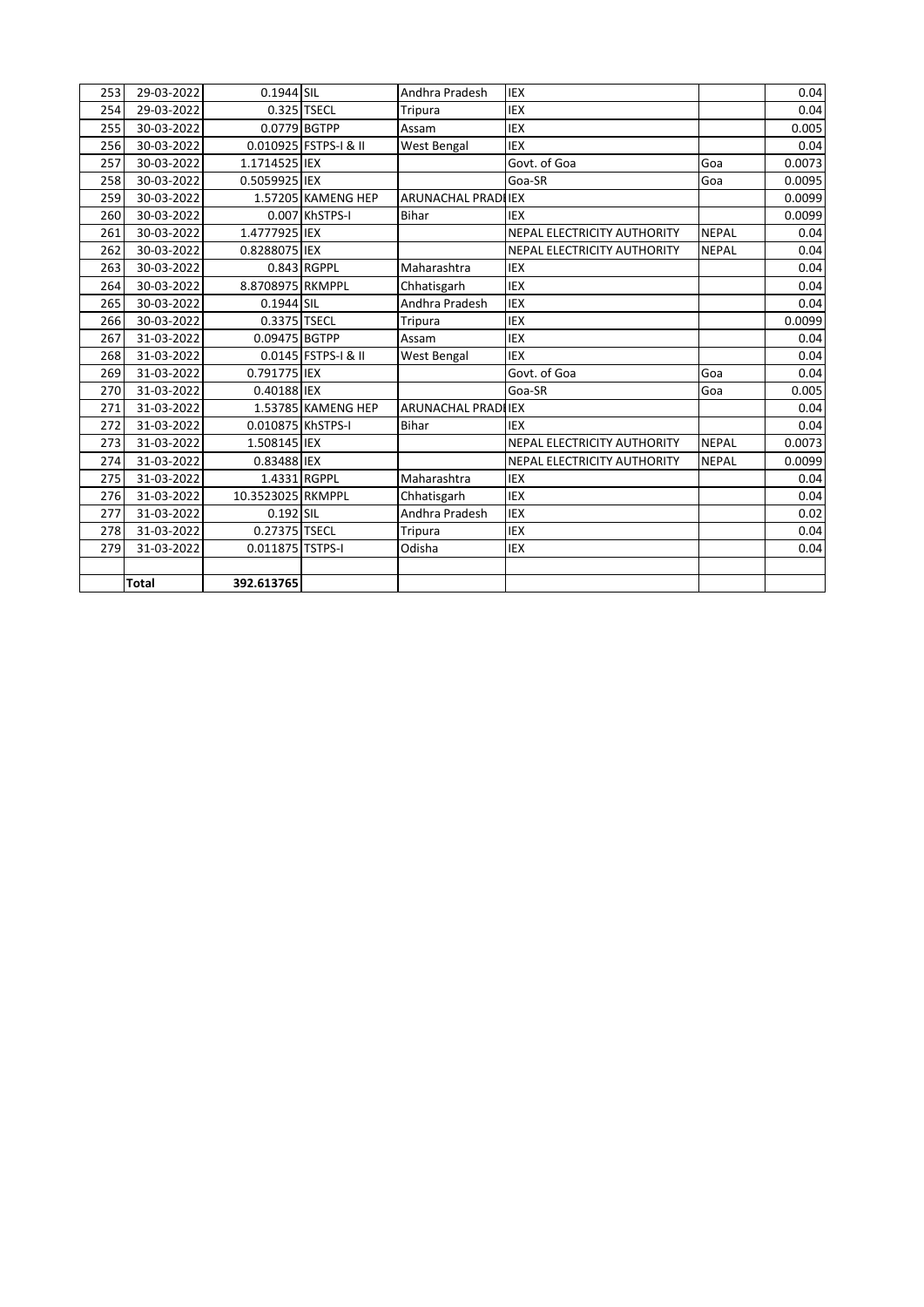Form IV-G Term Ahead Power Exchange Transactions of Electricity by Trading Licensees Name of the Trading Licensee: NTPC VIDYUT VYAPAR NIGAM LIMITED Licence Details (No & Date) : Category-I ; No.6/Trading/CERC Dated 23rd July,2004.

| Month:                   | Mar-22                         |                                                 |                          |                                  |                 |                                  |                                |                                          |                                         |                                                |                             |                        |
|--------------------------|--------------------------------|-------------------------------------------------|--------------------------|----------------------------------|-----------------|----------------------------------|--------------------------------|------------------------------------------|-----------------------------------------|------------------------------------------------|-----------------------------|------------------------|
| SI <sub>No</sub>         | Period of<br>Power<br>Exchange | <b>Period of Power</b><br>Delivery              |                          | <b>Time of Power</b><br>Delivery |                 | <b>Scheduled Volume</b><br>(MUs) | Purchase form                  |                                          | Sold to                                 |                                                | Transaction<br>Price(₹/KWh) | Trading<br>Aargin(₹/KW |
|                          | (IEX/PXIL)                     | <b>Start Date</b>                               | <b>End Date</b>          | <b>Start Time</b>                | <b>Fnd Time</b> |                                  | <b>Name of Seller</b>          | State                                    | Name of Buver                           | State                                          |                             | h)                     |
| A                        |                                | (DD/MM/YYYY)<br><b>Intra-Day Contracts: NIL</b> | (DD/MM/YYYY)             | (HH:MM)                          | (HH:MM)         |                                  |                                |                                          |                                         |                                                |                             |                        |
| В                        |                                | <b>AnyDay Contracts: NIL</b>                    |                          |                                  |                 |                                  |                                |                                          |                                         |                                                |                             |                        |
| С                        |                                | Day-Ahead Contingency Contracts                 |                          |                                  |                 |                                  |                                |                                          |                                         |                                                |                             |                        |
| 1                        | IEX                            | 07-03-2022                                      | 07-03-2022               | 00:00                            | 24:00           | 2.4000                           | <b>RKMPPL</b>                  | <b>CHATTISGARH</b>                       | <b>APSPDCL</b>                          | <b>ANDHRA PRADESH</b>                          | 5.58                        | 0.005                  |
| $\overline{a}$           | IEX                            | 08-03-2022                                      | 08-03-2022               | 00:00                            | 24:00           | 2.4000                           | <b>RKMPPL</b>                  | <b>CHATTISGARH</b>                       | <b>APSPDCL</b>                          | <b>ANDHRA PRADESH</b>                          | 6.00                        | 0.005                  |
| з                        | IEX                            | 09-03-2022                                      | 09-03-2022               | 00:00                            | 24:00           | 2.4000                           | <b>RKMPPL</b>                  | <b>CHATTISGARH</b>                       | <b>APSPDCL</b>                          | <b>ANDHRA PRADESH</b>                          | 6.44                        | 0.005                  |
| 4                        | IEX                            | 10-03-2022                                      | 10-03-2022               | 00:00                            | 24:00           | 0.6720                           | <b>RKMPPL</b>                  | <b>CHATTISGARH</b>                       | <b>TORRENT POWER</b>                    | <b>GUJARAT</b>                                 | 6.93                        | 0.005                  |
| 5                        | IEX                            | 13-03-2022                                      | 13-03-2022<br>20-03-2022 | 00:00                            | 24:00           | 0.6000                           | <b>RKMPPL</b>                  | <b>CHATTISGARH</b><br><b>CHATTISGARH</b> | <b>TORRENT POWER</b>                    | <b>GUJARAT</b>                                 | 4.79                        | 0.005                  |
| 6<br>7                   | IEX<br>IEX                     | 20-03-2022<br>21-03-2022                        | 21-03-2022               | 00:00<br>00:00                   | 24:00<br>24:00  | 0.7200<br>3.6000                 | <b>RKMPPL</b><br><b>RKMPPL</b> | <b>CHATTISGARH</b>                       | <b>TORRENT POWER</b><br><b>TANGEDCO</b> | <b>GUJARAT</b><br><b>TAMIL NADU</b>            | 5.02<br>6.30                | 0.005<br>0.005         |
| 8                        | <b>PXIL</b>                    | 20-03-2022                                      | 20-03-2022               | 00:00                            | 24:00           | 0.6000                           | <b>RKMPPL</b>                  | <b>CHATTISGARH</b>                       | <b>TORRENT POWER</b>                    | <b>GUJARAT</b>                                 | 5.02                        | 0.005                  |
| 9                        | PXIL                           | 21-03-2022                                      | 21-03-2022               | 00:00                            | 24:00           | 0.7200                           | <b>RKMPPL</b>                  | <b>CHATTISGARH</b>                       | <b>TORRENT POWER</b>                    | <b>GUJARAT</b>                                 | 7.14                        | 0.005                  |
| 10                       | <b>PXIL</b>                    | 22-03-2022                                      | 22-03-2022               | 00:00                            | 24:00           | 0.7680                           | <b>RKMPPL</b>                  | <b>CHATTISGARH</b>                       | <b>APPCC</b>                            | <b>ANDHRA PRADESH</b>                          | 5.02                        | 0.005                  |
| 11                       | <b>PXIL</b>                    | 29-03-2022                                      | 29-03-2022               | 00:00                            | 24:00           | 2.4000                           | <b>RKMPPL</b>                  | <b>CHATTISGARH</b>                       | <b>TORRENT POWER</b>                    | <b>GUJARAT</b>                                 | 7.14                        | 0.005                  |
| 12                       | <b>PXIL</b>                    | 27-03-2022                                      | 27-03-2022               | 00:00                            | 24:00           | 1.2000                           | <b>RKMPPL</b>                  | <b>CHATTISGARH</b>                       | <b>TORRENT POWER</b>                    | <b>GUJARAT</b>                                 | 5.02                        | 0.005                  |
| 13                       | <b>PXIL</b>                    | 28-03-2022                                      | 28-03-2022               | 00:00                            | 24:00           | 2.4000                           | <b>RKMPPL</b>                  | <b>CHATTISGARH</b>                       | <b>TORRENT POWER</b>                    | <b>GUJARAT</b>                                 | 7.14                        | 0.005                  |
| 14                       | <b>PXIL</b>                    | 28-03-2022                                      | 28-03-2022               | 00:00                            | 24:00           | 2.4000                           | <b>RKMPPL</b>                  | <b>CHATTISGARH</b>                       | UPCL                                    | UTTARAKHAND                                    | 5.02                        | 0.005                  |
| 15                       | IEX                            | 22-03-2022                                      | 22-03-2022               | 00:00                            | 24:00           | 3.0000                           | <b>RKMPPL</b>                  | <b>CHATTISGARH</b>                       | <b>TORRENT POWER</b>                    | <b>GUJARAT</b>                                 | 8.60                        | 0.005                  |
| 16<br>17                 | IEX<br>IEX                     | 28-03-2022<br>28-03-2022                        | 28-03-2022<br>28-03-2022 | 00:00<br>00:00                   | 24:00<br>24:00  | 2.4000<br>1.2240                 | <b>RKMPPL</b><br><b>RKMPPL</b> | <b>CHATTISGARH</b><br><b>CHATTISGARH</b> | <b>UPCL</b><br><b>TORRENT POWER</b>     | <b>UTTARAKHAND</b><br><b>GUJARAT</b>           | 11.00<br>11.86              | 0.005<br>0.005         |
| 18                       | IEX                            | 29-03-2022                                      | 29-03-2022               | 00:00                            | 24:00           | 1.2480                           | <b>RKMPPL</b>                  | <b>CHATTISGARH</b>                       | <b>TORRENT POWER</b>                    | <b>GUJARAT</b>                                 | 10.02                       | 0.005                  |
| 19                       | IEX                            | 30-03-2022                                      | 30-03-2022               | 00:00                            | 24:00           | 1.2480                           | <b>RKMPPL</b>                  | <b>CHATTISGARH</b>                       | <b>TORRENT POWER</b>                    | <b>GUJARAT</b>                                 | 10.52                       | 0.005                  |
| 20                       | IEX                            | 30-03-2022                                      | 30-03-2022               | 00:00                            | 24:00           | 1.2000                           | <b>RKMPPL</b>                  | <b>CHATTISGARH</b>                       | <b>TORRENT POWER</b>                    | <b>GUJARAT</b>                                 | 10.52                       | 0.005                  |
| 21                       | IEX                            | 30-03-2022                                      | 30-03-2022               | 00:00                            | 24:00           | 0.1200                           | <b>RKMPPL</b>                  | <b>CHATTISGARH</b>                       | <b>VEDANTA LTD.</b>                     | <b>ODISHA</b>                                  | 10.62                       | 0.005                  |
|                          |                                |                                                 |                          |                                  |                 |                                  |                                |                                          |                                         |                                                |                             |                        |
|                          |                                |                                                 |                          |                                  | <b>TOTAL</b>    | 33.7200000                       |                                |                                          |                                         |                                                |                             |                        |
| D                        | <b>Daily Contracts</b>         |                                                 |                          |                                  |                 |                                  |                                |                                          |                                         |                                                |                             |                        |
|                          | IEX                            | 01-03-2022                                      | 01-03-2022               | 00:00                            | 24:00           | 7.2000                           | <b>RKMPPL</b>                  | <b>CHATTISGARH</b>                       | <b>APSPDCL</b>                          | <b>ANDHRA PRADESH</b>                          | 5.20                        | 0.005                  |
| $\overline{2}$           | IEX                            | 02-03-2022                                      | 02-03-2022               | 00:00                            | 24:00           | 7.2000                           | <b>RKMPPL</b>                  | <b>CHATTISGARH</b>                       | <b>APSPDCL</b>                          | <b>ANDHRA PRADESH</b>                          | 5.20                        | 0.005                  |
| 3                        | IEX                            | 03-03-2022                                      | 03-03-2022<br>04-03-2022 | 00:00                            | 24:00           | 7.2000                           | <b>RKMPPL</b>                  | <b>CHATTISGARH</b>                       | <b>APSPDCL</b>                          | <b>ANDHRA PRADESH</b><br><b>ANDHRA PRADESH</b> | 5.20                        | 0.005                  |
| 4<br>5                   | IEX<br>IEX                     | 04-03-2022<br>05-03-2022                        | 05-03-2022               | 00:00<br>00:00                   | 24:00<br>24:00  | 7.2000<br>7.2000                 | <b>RKMPPL</b><br><b>RKMPPL</b> | <b>CHATTISGARH</b><br><b>CHATTISGARH</b> | <b>APSPDCL</b><br><b>APSPDCL</b>        | <b>ANDHRA PRADESH</b>                          | 5.20<br>5.20                | 0.005<br>0.005         |
| 6                        | IEX                            | 06-03-2022                                      | 06-03-2022               | 00:00                            | 24:00           | 7.2000                           | <b>RKMPPL</b>                  | <b>CHATTISGARH</b>                       | <b>APSPDCL</b>                          | <b>ANDHRA PRADESH</b>                          | 5.20                        | 0.005                  |
| $\overline{\phantom{a}}$ | IEX                            | 01-03-2022                                      | 01-03-2022               | 00:00                            | 24:00           | 3.6000                           | <b>RKMPPL</b>                  | <b>CHATTISGARH</b>                       | <b>TANGEDCO</b>                         | <b>TAMIL NADU</b>                              | 5.20                        | 0.005                  |
| 8                        | IEX                            | 02-03-2022                                      | 02-03-2022               | 00:00                            | 24:00           | 3.6000                           | <b>RKMPPL</b>                  | <b>CHATTISGARH</b>                       | <b>TANGEDCO</b>                         | <b>TAMIL NADU</b>                              | 5.20                        | 0.005                  |
| 9                        | IEX                            | 03-03-2022                                      | 03-03-2022               | 00:00                            | 24:00           | 3.6000                           | <b>RKMPPL</b>                  | <b>CHATTISGARH</b>                       | <b>TANGEDCO</b>                         | <b>TAMIL NADU</b>                              | 5.20                        | 0.005                  |
| 10                       | IEX                            | 04-03-2022                                      | 04-03-2022               | 00:00                            | 24:00           | 3.6000                           | <b>RKMPPL</b>                  | <b>CHATTISGARH</b>                       | <b>TANGEDCO</b>                         | <b>TAMIL NADU</b>                              | 5.20                        | 0.005                  |
| ${\bf 11}$               | IEX                            | 05-03-2022                                      | 05-03-2022               | 00:00                            | 24:00           | 3.6000                           | <b>RKMPPL</b>                  | <b>CHATTISGARH</b>                       | <b>TANGEDCO</b>                         | <b>TAMIL NADU</b>                              | 5.20                        | 0.005                  |
| 12                       | IEX                            | 06-03-2022                                      | 06-03-2022               | 00:00                            | 24:00           | 3.6000                           | <b>RKMPPL</b>                  | <b>CHATTISGARH</b>                       | <b>TANGEDCO</b>                         | <b>TAMIL NADU</b>                              | 5.20                        | 0.005                  |
| 13                       | IEX                            | 07-03-2022                                      | 07-03-2022               | 00:00                            | 24:00           | 2.8800                           | <b>RKMPPL</b>                  | <b>CHATTISGARH</b>                       | <b>TPDDL</b>                            | DELHI                                          | 4.40                        | 0.005                  |
| 14                       | IEX                            | 08-03-2022                                      | 08-03-2022               | 00:00                            | 24:00           | 2.8800                           | <b>RKMPPL</b>                  | <b>CHATTISGARH</b>                       | <b>TPDDL</b>                            | DELHI                                          | 4.40                        | 0.005                  |
| 15                       | IEX<br>IEX                     | 09-03-2022                                      | 09-03-2022               | 00:00                            | 24:00<br>24:00  | 2.8800                           | <b>RKMPPL</b>                  | <b>CHATTISGARH</b>                       | <b>TPDDL</b><br><b>TPDDL</b>            | DELHI                                          | 4.40<br>4.40                | 0.005                  |
| 16<br>17                 | IEX                            | 10-03-2022<br>11-03-2022                        | 10-03-2022<br>11-03-2022 | 00:00<br>00:00                   | 24:00           | 2.8800<br>2.8800                 | <b>RKMPPL</b><br><b>RKMPPL</b> | <b>CHATTISGARH</b><br><b>CHATTISGARH</b> | <b>TPDDL</b>                            | DELHI<br>DELHI                                 | 4.40                        | 0.005<br>0.005         |
| 18                       | IEX                            | 12-03-2022                                      | 12-03-2022               | 00:00                            | 24:00           | 2.8800                           | <b>RKMPPL</b>                  | <b>CHATTISGARH</b>                       | <b>TPDDL</b>                            | DELHI                                          | 4.40                        | 0.005                  |
| 19                       | IEX                            | 13-03-2022                                      | 13-03-2022               | 00:00                            | 24:00           | 2.8800                           | <b>RKMPPL</b>                  | <b>CHATTISGARH</b>                       | <b>TPDDL</b>                            | DELHI                                          | 4.40                        | 0.005                  |
| 20                       | IEX                            | 07-03-2022                                      | 07-03-2022               | 00:00                            | 24:00           | 4.8000                           | <b>RKMPPL</b>                  | <b>CHATTISGARH</b>                       | <b>APSPDCL</b>                          | <b>ANDHRA PRADESH</b>                          | 3.97                        | 0.005                  |
| 21                       | IEX                            | 08-03-2022                                      | 08-03-2022               | 00:00                            | 24:00           | 4.8000                           | <b>RKMPPL</b>                  | <b>CHATTISGARH</b>                       | <b>APSPDCL</b>                          | <b>ANDHRA PRADESH</b>                          | 3.97                        | 0.005                  |
| 22                       | IEX                            | 09-03-2022                                      | 09-03-2022               | 00:00                            | 24:00           | 4.8000                           | <b>RKMPPL</b>                  | <b>CHATTISGARH</b>                       | <b>APSPDCL</b>                          | <b>ANDHRA PRADESH</b>                          | 3.97                        | 0.005                  |
| 23                       | IEX                            | 10-03-2022                                      | 10-03-2022               | 00:00                            | 24:00           | 4.8000                           | <b>RKMPPL</b>                  | <b>CHATTISGARH</b>                       | <b>APSPDCL</b>                          | <b>ANDHRA PRADESH</b>                          | 3.97                        | 0.005                  |
| 24                       | IEX                            | 11-03-2022                                      | 11-03-2022               | 00:00                            | 24:00           | 4.8000                           | <b>RKMPPL</b>                  | <b>CHATTISGARH</b>                       | <b>APSPDCL</b>                          | <b>ANDHRA PRADESH</b>                          | 3.97                        | 0.005                  |
| 25                       | IEX                            | 12-03-2022                                      | 12-03-2022               | 00:00                            | 24:00           | 4.8000                           | <b>RKMPPL</b><br><b>RKMPPL</b> | <b>CHATTISGARH</b>                       | <b>APSPDCL</b>                          | <b>ANDHRA PRADESH</b>                          | 3.97                        | 0.005                  |
| 26<br>27                 | IEX<br>IEX                     | 13-03-2022<br>14-03-2022                        | 13-03-2022<br>14-03-2022 | 00:00<br>00:00                   | 24:00<br>24:00  | 4.8000<br>10.8000                | <b>RKMPPL</b>                  | <b>CHATTISGARH</b><br><b>CHATTISGARH</b> | <b>APSPDCL</b><br><b>TSSPDCL</b>        | <b>ANDHRA PRADESH</b><br><b>TELENGANA</b>      | 3.97<br>5.50                | 0.005<br>0.005         |
| 28                       | IEX                            | 15-03-2022                                      | 15-03-2022               | 00:00                            | 24:00           | 10.8000                          | <b>RKMPPL</b>                  | <b>CHATTISGARH</b>                       | <b>TSSPDCL</b>                          | TELENGANA                                      | 5.50                        | 0.005                  |
| 29                       | IEX                            | 16-03-2022                                      | 16-03-2022               | 00:00                            | 24:00           | 10.8000                          | <b>RKMPPL</b>                  | <b>CHATTISGARH</b>                       | <b>TSSPDCL</b>                          | <b>TELENGANA</b>                               | 5.50                        | 0.005                  |
| 30                       | IEX                            | 17-03-2022                                      | 17-03-2022               | 00:00                            | 24:00           | 10.8000                          | <b>RKMPPL</b>                  | <b>CHATTISGARH</b>                       | <b>TSSPDCL</b>                          | <b>TELENGANA</b>                               | 5.50                        | 0.005                  |
|                          | <b>IFX</b>                     | 18-03-2022                                      | 18-03-2022               | nn-nn                            | 24:00           | 10.8000                          | RKMPD                          | <b>CHATTISGARH</b>                       | <b>TSSPDC</b>                           | <b>TFI FNGANA</b>                              | 5.50                        | 0.005                  |
| 32                       | IEX                            | 19-03-2022                                      | 19-03-2022               | 00:00                            | 24:00           | 10.8000                          | <b>RKMPPL</b>                  | <b>CHATTISGARH</b>                       | <b>TSSPDCL</b>                          | <b>TELENGANA</b>                               | 5.50                        | 0.005                  |
| 33                       | IEX                            | 20-03-2022                                      | 20-03-2022               | 00:00                            | 24:00           | 10.8000                          | <b>RKMPPL</b>                  | <b>CHATTISGARH</b>                       | <b>TSSPDCL</b>                          | TELENGANA                                      | 5.50                        | 0.005                  |
| 34                       | IEX                            | 14-03-2022                                      | 14-03-2022               | 00:00                            | 24:00           | 3.6000                           | <b>RKMPPL</b>                  | <b>CHATTISGARH</b>                       | <b>APSPDCL</b>                          | <b>ANDHRA PRADESH</b>                          | 5.80                        | 0.005                  |
| 35                       | IEX                            | 15-03-2022                                      | 15-03-2022               | 00:00                            | 24:00           | 3.6000                           | <b>RKMPPL</b>                  | <b>CHATTISGARH</b>                       | <b>APSPDCL</b>                          | <b>ANDHRA PRADESH</b>                          | 5.80                        | 0.005                  |
| 36                       | IEX                            | 16-03-2022                                      | 16-03-2022               | 00:00                            | 24:00           | 3.6000                           | <b>RKMPPL</b>                  | <b>CHATTISGARH</b>                       | <b>APSPDCL</b>                          | <b>ANDHRA PRADESH</b><br><b>ANDHRA PRADESH</b> | 5.80                        | 0.005                  |
| 37                       | IEX<br>IEX                     | 17-03-2022                                      | 17-03-2022               | 00:00<br>00:00                   | 24:00           | 3.6000                           | <b>RKMPPL</b><br><b>RKMPPL</b> | <b>CHATTISGARH</b>                       | <b>APSPDCL</b>                          | <b>ANDHRA PRADESH</b>                          | 5.80                        | 0.005                  |
| 38<br>39                 | IEX                            | 18-03-2022<br>19-03-2022                        | 18-03-2022<br>19-03-2022 | 00:00                            | 24:00<br>24:00  | 3.6000<br>3.6000                 | <b>RKMPPL</b>                  | <b>CHATTISGARH</b><br><b>CHATTISGARH</b> | <b>APSPDCL</b><br><b>APSPDCL</b>        | <b>ANDHRA PRADESH</b>                          | 5.80<br>5.80                | 0.005<br>0.005         |
| 40                       | IEX                            | 20-03-2022                                      | 20-03-2022               | 00:00                            | 24:00           | 3.6000                           | <b>RKMPPL</b>                  | <b>CHATTISGARH</b>                       | <b>APSPDCL</b>                          | <b>ANDHRA PRADESH</b>                          | 5.80                        | 0.005                  |
| 41                       | IEX                            | 21-03-2022                                      | 21-03-2022               | 00:00                            | 24:00           | 8.4000                           | <b>RKMPPL</b>                  | <b>CHATTISGARH</b>                       | <b>APSPDCL</b>                          | <b>ANDHRA PRADESH</b>                          | 6.18                        | 0.005                  |
| 42                       | <b>PXIL</b>                    | 29-03-2022                                      | 29-03-2022               | 00:00                            | 24:00           | 2.4000                           | <b>RKMPPL</b>                  | <b>CHATTISGARH</b>                       | <b>UPCL</b>                             | <b>UTTARAKHAND</b>                             | 7.14                        | 0.005                  |
| 43                       | <b>PXIL</b>                    | 30-03-2022                                      | 30-03-2022               | 00:00                            | 24:00           | 2.4000                           | <b>RKMPPL</b>                  | <b>CHATTISGARH</b>                       | <b>UPCL</b>                             | <b>UTTARAKHAND</b>                             | 5.02                        | 0.005                  |
| 44                       | <b>PXIL</b>                    | 31-03-2022                                      | 31-03-2022               | 00:00                            | 24:00           | 2.4000                           | <b>RKMPPL</b>                  | <b>CHATTISGARH</b>                       | <b>UPCL</b>                             | UTTARAKHAND                                    | 5.02                        | 0.005                  |
| 45                       | IEX                            | 22-03-2022                                      | 22-03-2022               | 00:00                            | 24:00           | 1.3440                           | <b>RKMPPL</b>                  | <b>CHATTISGARH</b>                       | <b>TANGEDCO</b>                         | <b>TAMIL NADU</b>                              | 6.30                        | 0.005                  |
| 46                       | IEX                            | 23-03-2022                                      | 23-03-2022               | 00:00                            | 24:00           | 3.6000                           | <b>RKMPPL</b>                  | <b>CHATTISGARH</b>                       | <b>TANGEDCO</b>                         | <b>TAMIL NADU</b>                              | 6.30                        | 0.005                  |
| 47                       | IEX                            | 24-03-2022                                      | 24-03-2022               | 00:00                            | 24:00           | 3.6000                           | <b>RKMPPL</b>                  | <b>CHATTISGARH</b>                       | <b>TANGEDCO</b>                         | <b>TAMIL NADU</b>                              | 6.30                        | 0.005                  |
| 48                       | IEX                            | 25-03-2022                                      | 25-03-2022               | 00:00                            | 24:00           | 3.6000                           | <b>RKMPPL</b>                  | <b>CHATTISGARH</b>                       | <b>TANGEDCO</b>                         | <b>TAMIL NADU</b>                              | 6.30                        | 0.005                  |
| 49                       | IEX                            | 26-03-2022                                      | 26-03-2022               | 00:00                            | 24:00           | 3.6000                           | <b>RKMPPL</b>                  | <b>CHATTISGARH</b>                       | <b>TANGEDCO</b>                         | <b>TAMIL NADU</b>                              | 6.30                        | 0.005                  |
| 50                       | IEX<br>IEX                     | 27-03-2022<br>28-03-2022                        | 27-03-2022<br>28-03-2022 | 00:00<br>00:00                   | 24:00<br>24:00  | 3.6000<br>6.0000                 | <b>RKMPPL</b><br><b>RKMPPL</b> | <b>CHATTISGARH</b><br><b>CHATTISGARH</b> | <b>TANGEDCO</b><br><b>HPPC</b>          | <b>TAMIL NADU</b><br><b>HIMACHAL PRADESH</b>   | 6.30<br>10.50               | 0.005<br>0.005         |
| 51<br>52                 | IEX                            | 29-03-2022                                      | 29-03-2022               | 00:00                            | 24:00           | 6.0000                           | <b>RKMPPL</b>                  | <b>CHATTISGARH</b>                       | <b>HPPC</b>                             | <b>HIMACHAL PRADESH</b>                        | 10.50                       | 0.005                  |
| 53                       | IEX                            | 29-03-2022                                      | 29-03-2022               | 00:00                            | 24:00           | 2.4000                           | <b>RKMPPL</b>                  | <b>CHATTISGARH</b>                       | <b>UPCL</b>                             | <b>UTTARAKHAND</b>                             | 11.00                       | 0.005                  |
| 54                       | <b>PXIL</b>                    | 31-03-2022                                      | 31-03-2022               | 00:00                            | 24:00           | 1.2000                           | <b>RKMPPL</b>                  | <b>CHATTISGARH</b>                       | <b>TORRENT POWER</b>                    | <b>GUJARAT</b>                                 | 12.23                       | 0.005                  |
| 55                       | IEX                            | 30-03-2022                                      | 30-03-2022               | 00:00                            | 24:00           | 2.4000                           | <b>RKMPPL</b>                  | <b>CHATTISGARH</b>                       | <b>UPCL</b>                             | UTTARAKHAND                                    | 11.00                       | 0.005                  |
| 56                       | IEX                            | 31-03-2022                                      | 31-03-2022               | 00:00                            | 24:00           | 2.4000                           | <b>RKMPPL</b>                  | <b>CHATTISGARH</b>                       | <b>UPCL</b>                             | <b>UTTARAKHAND</b>                             | 11.00                       | 0.005                  |
| 57                       | IEX                            | 30-03-2022                                      | 30-03-2022               | 00:00                            | 24:00           | 6.0000                           | <b>RKMPPL</b>                  | <b>CHATTISGARH</b>                       | <b>HPPC</b>                             | <b>HIMACHAL PRADESH</b>                        | 10.50                       | 0.005                  |
| 58                       | IEX                            | 31-03-2022                                      | 31-03-2022               | 00:00                            | 24:00           | 6.0000                           | <b>RKMPPL</b>                  | <b>CHATTISGARH</b>                       | <b>HPPC</b>                             | <b>HIMACHAL PRADESH</b>                        | 10.50                       | 0.005                  |
| 59                       | IEX                            | 22-03-2022                                      | 22-03-2022               | 00:00                            | 24:00           | 3.1360                           | <b>RKMPPL</b>                  | <b>CHATTISGARH</b>                       | <b>APSPDCL</b>                          | <b>ANDHRA PRADESH</b>                          | 6.18                        | 0.005                  |
| 60                       | IEX                            | 23-03-2022                                      | 23-03-2022               | 00:00                            | 24:00           | 8.4000                           | <b>RKMPPL</b>                  | <b>CHATTISGARH</b>                       | <b>APSPDCL</b>                          | <b>ANDHRA PRADESH</b>                          | 6.18                        | 0.005                  |
| 61                       | IEX                            | 24-03-2022                                      | 24-03-2022               | 00:00                            | 24:00           | 8.4000                           | <b>RKMPPL</b>                  | <b>CHATTISGARH</b>                       | <b>APSPDCL</b>                          | <b>ANDHRA PRADESH</b>                          | 6.18                        | 0.005                  |
| 62                       | IEX                            | 25-03-2022                                      | 25-03-2022               | 00:00                            | 24:00           | 8.4000                           | <b>RKMPPL</b>                  | <b>CHATTISGARH</b>                       | <b>APSPDCL</b>                          | <b>ANDHRA PRADESH</b>                          | 6.18                        | 0.005                  |
| 63                       | IEX                            | 26-03-2022                                      | 26-03-2022               | 00:00                            | 24:00           | 8.4000                           | <b>RKMPPL</b>                  | <b>CHATTISGARH</b>                       | <b>APSPDCL</b>                          | <b>ANDHRA PRADESH</b>                          | 6.18                        | 0.005                  |
| 64                       | IEX                            | 27-03-2022                                      | 27-03-2022               | 00:00                            | 24:00           | 8.4000                           | <b>RKMPPL</b>                  | <b>CHATTISGARH</b>                       | <b>APSPDCL</b>                          | <b>ANDHRA PRADESH</b>                          | 6.18                        | 0.005                  |
|                          |                                |                                                 |                          |                                  | Total           | 331.8400000                      |                                |                                          |                                         |                                                |                             |                        |
| E                        | <b>Weekly Contracts: NIL</b>   |                                                 |                          |                                  |                 |                                  |                                |                                          |                                         |                                                |                             |                        |
|                          |                                |                                                 |                          |                                  |                 |                                  |                                |                                          |                                         |                                                |                             |                        |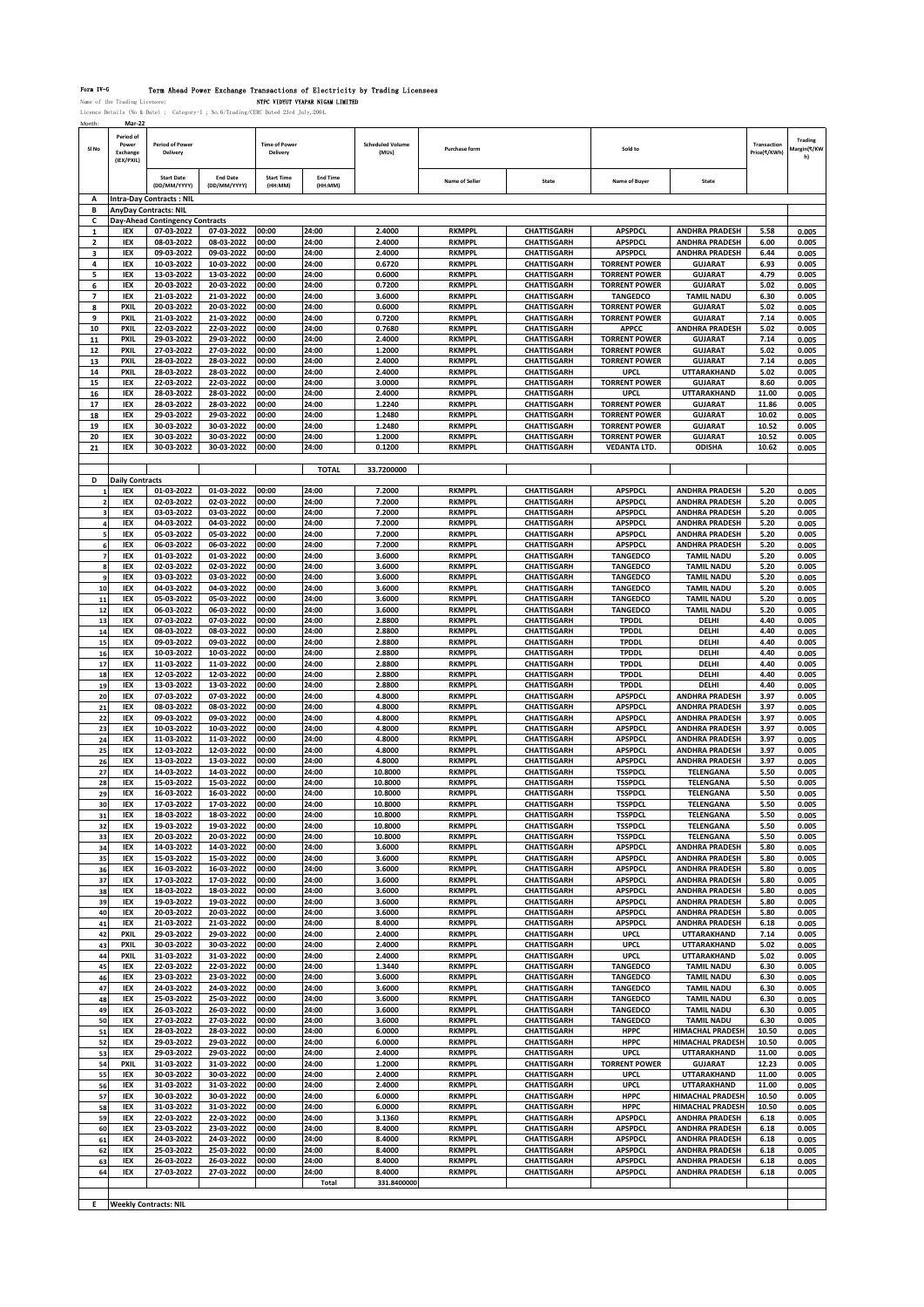| Form IV-H           | Renewable Energy Certificates (REC) Trading on Power Exchange by Trading Licensees   |                                                                          |                              |                  |                                            |                                  |
|---------------------|--------------------------------------------------------------------------------------|--------------------------------------------------------------------------|------------------------------|------------------|--------------------------------------------|----------------------------------|
|                     | Name of the Tradin <b>NTPC VIDYUT VYAPAR NIGAM LIMITED</b>                           |                                                                          |                              |                  |                                            |                                  |
|                     | Licence Details (No & Date) : Category-I ; No. 6/Trading/CERC Dated 23rd July, 2004. |                                                                          |                              |                  |                                            |                                  |
| Date of Trading:    | <b>Mar-22</b>                                                                        |                                                                          |                              |                  |                                            |                                  |
| Sr. No.             | <b>Name of REC Client</b>                                                            | <b>Client Type</b><br>(Renewable<br>generator/<br>Obligated<br>Entities) | Name of<br>Power<br>Exchange | Volume<br>(RECs) | <b>Market Clearing</b><br>Price<br>(₹/REC) | <b>Trading Margin</b><br>(₹/KWh) |
| INON SOLAR REC: NIL |                                                                                      |                                                                          |                              |                  |                                            |                                  |
| <b>SOLAR REC</b>    |                                                                                      |                                                                          |                              |                  |                                            |                                  |
| 1                   | <b>HPCL</b>                                                                          | Obligated                                                                | IEX                          | 12,296           | 2250                                       | 0.00396                          |
|                     |                                                                                      |                                                                          | <b>TOTAL</b>                 | 12,296.00        |                                            |                                  |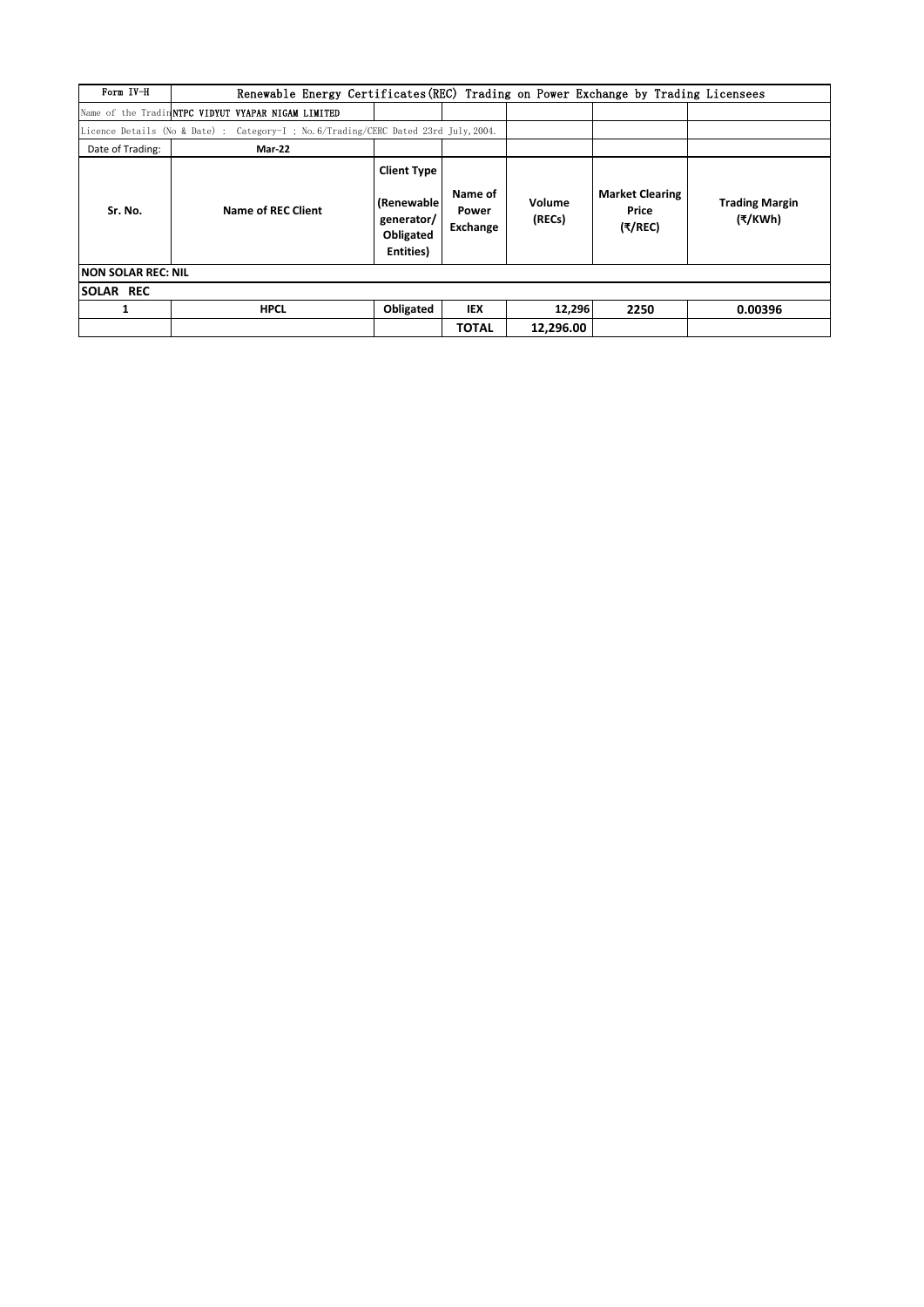## Form IV-I Open Position of Inter-State Electricity Contracts by Trading Licensees

Name of the Trading Licensee: NTPC VIDYUT VYAPAR NIGAM LIMITED

Licence Details (No & Date) : Category-I ; No.6/Trading/CERC Dated 23rd July,2004. Month: **Mar-22**

|       | Long Position of Trader (Purchased but not sold)  |                                                                |                                  |                                                    |
|-------|---------------------------------------------------|----------------------------------------------------------------|----------------------------------|----------------------------------------------------|
| Sr.No | Date of Contract<br>(DD/MM/YYYY)                  | <b>Uncontracted tenure (Open</b><br>Position) in Days / Months | <b>Uncontracted Volume (Mus)</b> | Purchase<br>Price<br>$\int$ /kwh)*                 |
|       |                                                   |                                                                |                                  |                                                    |
| 2     |                                                   |                                                                |                                  |                                                    |
| 3     |                                                   |                                                                |                                  |                                                    |
| 4     |                                                   |                                                                |                                  |                                                    |
|       | Short Position of Trader (Sale but not purchased) |                                                                |                                  |                                                    |
| Sr.No | <b>Date of Contract</b><br>(DD/MM/YYYY)           | Uncontracted tenure (Open<br>Position) in Days / Months        | <b>Uncontracted Volume (Mus)</b> | Purchase<br>Price<br>$\mathbf{r}$ and $\mathbf{r}$ |

| Sr.No | Pate of Contract<br>(DD/MM/YYYY) | <b>Ollcolltracted tellule (ONEIL</b><br>Position) in Days / Months | <b>Uncontracted Volume (Mus) Price</b> | $\int$ /kwh)* |
|-------|----------------------------------|--------------------------------------------------------------------|----------------------------------------|---------------|
|       |                                  |                                                                    |                                        |               |
| っ     |                                  |                                                                    |                                        |               |
| ິ     |                                  |                                                                    |                                        |               |
|       |                                  |                                                                    |                                        |               |
|       |                                  |                                                                    |                                        |               |

\* Price has to be reported separately for each contract.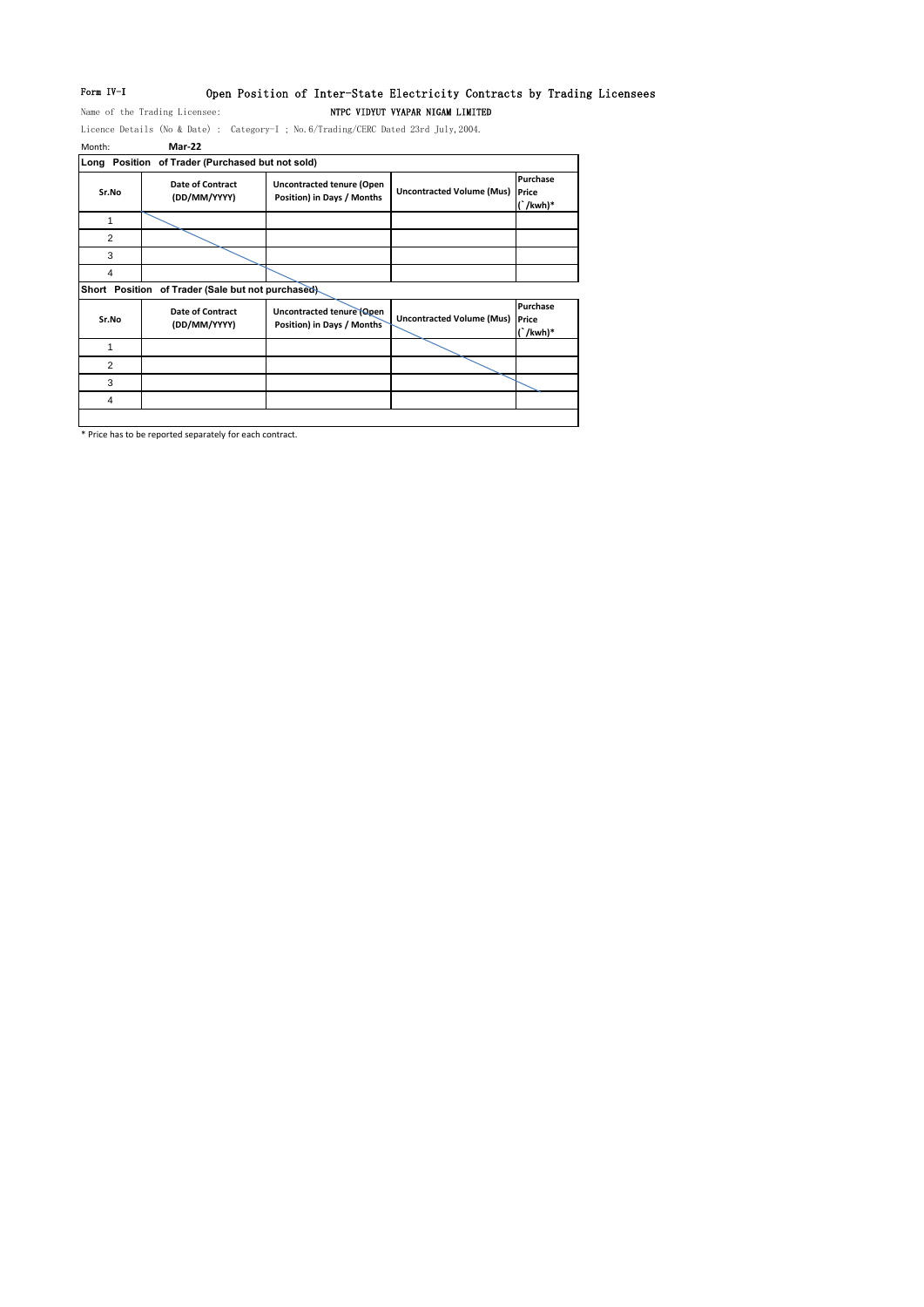## **Form IV K**

|                 | Name of the Trading Licensee: | NTPC VIDYUT VYAPAR NIGAM LIMITED          |                                                                                      |                   |                                    |         |                 |
|-----------------|-------------------------------|-------------------------------------------|--------------------------------------------------------------------------------------|-------------------|------------------------------------|---------|-----------------|
|                 |                               |                                           | Licence Details (No & Date) : Category-I ; No. 6/Trading/CERC Dated 23rd July, 2004. |                   |                                    |         |                 |
| Month:          |                               | <b>Mar-22</b>                             |                                                                                      |                   |                                    |         |                 |
| SI No.          | <b>Date of Delivery</b>       | <b>Scheduled</b><br><b>Quantum in Mus</b> | Name of Seller/Name of<br>Exchange                                                   | <b>State</b>      | Name of<br>Buyer/Na State<br>me of |         | <b>Remarks</b>  |
| 1               | 01-03-2022                    |                                           | 0.433175 KAMENG HEP                                                                  | ARUNACHAL PRADESH | IEX                                |         | 0.0099          |
| $\overline{c}$  | 01-03-2022                    |                                           | 0.09 RKMPPL                                                                          | Chhatisgarh       | IEX                                |         | 0.005           |
| 3               | 01-03-2022                    | 0.68625 TSECL                             |                                                                                      | Tripura           | IEX                                |         | 0.0073          |
| 4               | 02-03-2022                    | 0.08 IEX                                  |                                                                                      |                   | Govt. of Go Goa                    |         | 0.015           |
| 5               | 02-03-2022                    |                                           | 0.695325 KAMENG HEP                                                                  | ARUNACHAL PRADESH | IEX                                |         | 0.0099          |
| 6               | 02-03-2022                    |                                           | 0.92 TSECL                                                                           | Tripura           | IEX                                |         | 0.0073          |
| 7               | 03-03-2022                    |                                           | 0.586825 KAMENG HEP                                                                  | ARUNACHAL PRADESH | IEX                                |         | 0.0099          |
| 8               | 03-03-2022                    | 1.3063775 RKMPPL                          |                                                                                      | Chhatisgarh       | IEX                                |         | 0.005           |
| 9               | 03-03-2022                    | 0.8675 TSECL                              |                                                                                      | Tripura           | IEX                                |         | 0.0073          |
| 10              | 04-03-2022                    |                                           | 0.0175 AGTPP                                                                         | Tripura           | IEX                                |         | 0.0099          |
| 11              | 04-03-2022                    |                                           | 0.58685 KAMENG HEP                                                                   | ARUNACHAL PRADESH | IEX                                |         | 0.0099          |
| 12              | 04-03-2022                    | 2.8233975 RKMPPL                          |                                                                                      | Chhatisgarh       | IEX                                |         | 0.005           |
| 13              | 04-03-2022                    | 0.46275 TSECL                             |                                                                                      | Tripura           | IEX                                |         | 0.0073          |
| 14              | 05-03-2022                    |                                           | 0.61295 KAMENG HEP                                                                   | ARUNACHAL PRADESH | IEX                                |         | 0.0099          |
| 15              | 05-03-2022                    | 0.5154075 RKMPPL                          |                                                                                      | Chhatisgarh       | IEX                                |         | 0.005           |
| 16              | 05-03-2022                    | 0.79625 TSECL                             |                                                                                      | Tripura           | <b>IEX</b>                         |         | 0.0073          |
| 17              | 05-03-2022                    | 0.005 IEX                                 |                                                                                      |                   | <b>TSECL</b>                       | Tripura | 0.0095          |
| 18              | 06-03-2022                    | 0.00775 AGTPP                             |                                                                                      | Tripura           | IEX                                |         | 0.0099          |
| 19              | 06-03-2022                    | 0.05 IEX                                  |                                                                                      |                   | Goa-SR                             | Goa     | 0.015           |
| 20              | 06-03-2022                    |                                           | 0.606725 KAMENG HEP                                                                  | ARUNACHAL PRADESH | IEX                                |         | 0.0099          |
| 21              | 06-03-2022                    | 1.446505 RKMPPL                           |                                                                                      | Chhatisgarh       | IEX                                |         | 0.005           |
| 22              | 06-03-2022                    | 1.2175 TSECL                              |                                                                                      | Tripura           | IEX                                |         | 0.0073          |
| 23              | 07-03-2022                    | 0.02 IEX                                  |                                                                                      |                   | Govt. of Go Goa                    |         | 0.015           |
| 24              | 07-03-2022                    |                                           | 0.85605 KAMENG HEP                                                                   | ARUNACHAL PRADESH | IEX                                |         | 0.0099          |
| 25              | 07-03-2022                    |                                           | 0.21232 RKMPPL                                                                       | Chhatisgarh       | IEX                                |         | 0.005           |
| 26              | 07-03-2022                    |                                           | 3.175 TSECL                                                                          | Tripura           | IEX                                |         | 0.0073          |
| 27              | 08-03-2022                    | 0.237755 IEX                              |                                                                                      |                   | Govt. of Gd Goa                    |         |                 |
| 28              | 08-03-2022                    | 0.2243075 IEX                             |                                                                                      |                   | Goa-SR                             |         | 0.015<br>0.015  |
| 29              |                               |                                           | 1.24135 KAMENG HEP                                                                   |                   |                                    | Goa     |                 |
| 30              | 08-03-2022<br>08-03-2022      |                                           | 0.49849 RKMPPL                                                                       | ARUNACHAL PRADESH | IEX<br>IEX                         |         | 0.0099<br>0.005 |
| 31              |                               |                                           |                                                                                      | Chhatisgarh       |                                    |         |                 |
| 32              | 08-03-2022                    | 0.8375 TSECL                              |                                                                                      | Tripura           | IEX<br>Govt. of Go Goa             |         | 0.0073          |
| 33              | 09-03-2022                    | 0.23375 IEX                               |                                                                                      |                   |                                    |         | 0.015           |
|                 | 09-03-2022                    | 0.07 IEX                                  |                                                                                      |                   | Goa-SR                             | Goa     | 0.015           |
| 34              | 09-03-2022                    |                                           | 1.3597 KAMENG HEP                                                                    | ARUNACHAL PRADESH | IEX                                |         | 0.0099          |
| $\overline{35}$ | 09-03-2022                    |                                           | 0.0237 RGPPL                                                                         | Maharashtra       | IEX                                |         | 0.0105          |
| 36              | 09-03-2022                    |                                           | 0.0105 RGPPL                                                                         | Maharashtra       | IEX                                |         | 0.0105          |
| 37              | 09-03-2022                    |                                           | 0.62625 RKMPPL                                                                       | Chhatisgarh       | IEX                                |         | 0.005           |
| 38              | 09-03-2022                    | 0.56125 TSECL                             |                                                                                      | Tripura           | IEX                                |         | 0.0073          |
| 39              | 10-03-2022                    |                                           | 0.105 AGTPP                                                                          | Tripura           | IEX                                |         | 0.0099          |
| 40              | 10-03-2022                    | 0.1375175 IEX                             |                                                                                      |                   | Govt. of Go Goa                    |         | 0.015           |
| 41              | 10-03-2022                    | 0.090925 IEX                              |                                                                                      |                   | Goa-SR                             | Goa     | 0.015           |
| 42              | 10-03-2022                    |                                           | 1.2856 KAMENG HEP                                                                    | ARUNACHAL PRADESH | IEX                                |         | 0.0099          |
| 43              | 10-03-2022                    |                                           | 0.19318 RKMPPL                                                                       | Chhatisgarh       | IEX                                |         | 0.005           |
| 44              | 10-03-2022                    |                                           | 0.915 TSECL                                                                          | Tripura           | IEX                                |         | 0.0073          |
| 45              | 11-03-2022                    | 0.188555 IEX                              |                                                                                      |                   | Govt. of Go Goa                    |         | 0.015           |
| 46              | 11-03-2022                    | 0.065 IEX                                 |                                                                                      |                   | Goa-SR                             | Goa     | 0.015           |
| 47              | 11-03-2022                    |                                           | 1.4794 KAMENG HEP                                                                    | ARUNACHAL PRADESH | IEX                                |         | 0.0099          |
| 48              | 11-03-2022                    | 2.803645 RKMPPL                           |                                                                                      | Chhatisgarh       | IEX                                |         | 0.005           |
| 49              | 11-03-2022                    | 1.15975 TSECL                             |                                                                                      | Tripura           | IEX                                |         | 0.0073          |
| 50              | 12-03-2022                    | 0.02825 AGTPP                             |                                                                                      | Tripura           | IEX                                |         | 0.0099          |

**Electricity transacted by Trading Licensees in Real Time Market on Power Exchanges**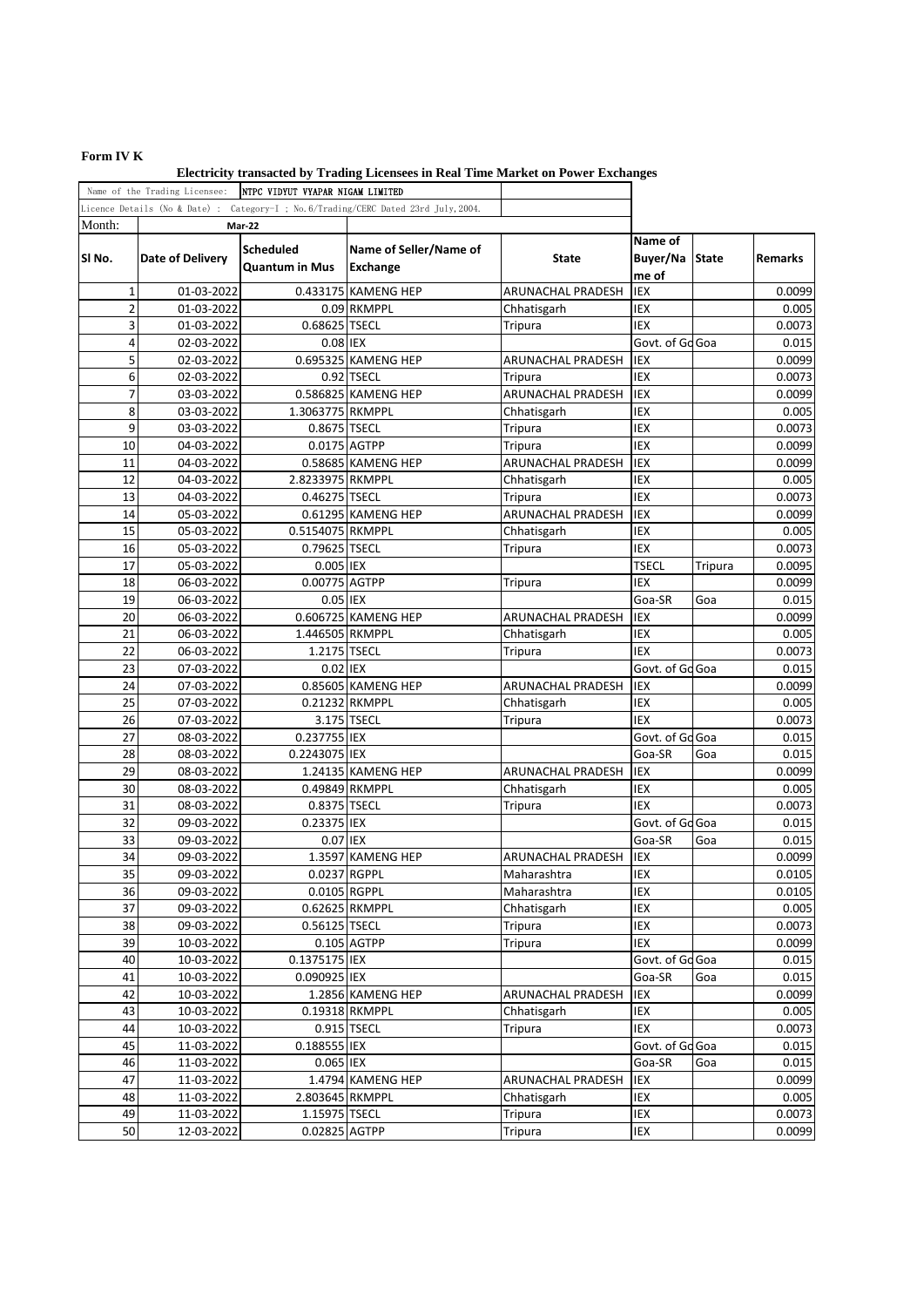| 51  | 12-03-2022               | 0.07875 IEX                    |                     |                              | Govt. of Go Goa |         | 0.015            |
|-----|--------------------------|--------------------------------|---------------------|------------------------------|-----------------|---------|------------------|
| 52  | 12-03-2022               | $0.1625$ IEX                   |                     |                              | Goa-SR          | Goa     | 0.015            |
| 53  | 12-03-2022               |                                | 1.51195 KAMENG HEP  | ARUNACHAL PRADESH            | IEX             |         | 0.0099           |
| 54  | 12-03-2022               | 6.999795 RKMPPL                |                     | Chhatisgarh                  | IEX             |         | 0.005            |
| 55  | 12-03-2022               | 1.0825 TSECL                   |                     | Tripura                      | IEX             |         | 0.0073           |
| 56  | 13-03-2022               | 0.0065 AGTPP                   |                     | Tripura                      | <b>IEX</b>      |         | 0.0099           |
| 57  | 13-03-2022               | 0.27975 IEX                    |                     |                              | Goa-SR          | Goa     | 0.015            |
| 58  | 13-03-2022               |                                | 1.3598 KAMENG HEP   | <b>ARUNACHAL PRADESH</b>     | IEX             |         | 0.0099           |
| 59  | 13-03-2022               |                                | 0.06625 RKMPPL      | Chhatisgarh                  | <b>IEX</b>      |         | 0.005            |
| 60  | 13-03-2022               |                                | 0.95 TSECL          | Tripura                      | IEX             |         | 0.0073           |
| 61  | 14-03-2022               | 0.0155 AGTPP                   |                     | Tripura                      | IEX             |         | 0.0099           |
| 62  | 14-03-2022               | 0.04625 IEX                    |                     |                              | Govt. of Go Goa |         | 0.015            |
| 63  | 14-03-2022               | 0.1899125 IEX                  |                     |                              | Goa-SR          | Goa     | 0.015            |
| 64  | 14-03-2022               |                                | 1.36005 KAMENG HEP  | ARUNACHAL PRADESH            | IEX             |         | 0.0099           |
| 65  | 14-03-2022               |                                | 0.27597 RKMPPL      | Chhatisgarh                  | IEX             |         | 0.005            |
| 66  | 14-03-2022               | 0.4275 TSECL                   |                     | Tripura                      | IEX             |         | 0.0073           |
| 67  | 15-03-2022               | 0.06054 IEX                    |                     |                              | Govt. of Go Goa |         | 0.015            |
| 68  | 15-03-2022               | 0.06943 IEX                    |                     |                              | Goa-SR          | Goa     | 0.015            |
| 69  | 15-03-2022               |                                | 1.739725 KAMENG HEP | ARUNACHAL PRADESH            | IEX             |         | 0.0099           |
| 70  | 15-03-2022               | 0.464205 RKMPPL                |                     | Chhatisgarh                  | IEX             |         | 0.005            |
| 71  | 15-03-2022               | 0.02 IEX                       |                     |                              | <b>TSECL</b>    | Tripura | 0.0095           |
| 72  | 15-03-2022               | 0.40375 TSECL                  |                     | Tripura                      | IEX             |         | 0.0073           |
| 73  | 16-03-2022               | 0.007115 IEX                   |                     |                              | Govt. of Go Goa |         | 0.015            |
| 74  | 16-03-2022               | 0.001585 IEX                   |                     |                              | Goa-SR          | Goa     | 0.015            |
| 75  | 16-03-2022               |                                | 1.3552 KAMENG HEP   | ARUNACHAL PRADESH            | IEX             |         | 0.0099           |
| 76  | 16-03-2022               |                                | 0.7126 RKMPPL       | Chhatisgarh                  | IEX             |         | 0.005            |
| 77  | 16-03-2022               | 0.0032725 IEX                  |                     |                              | <b>TSECL</b>    | Tripura | 0.0095           |
| 78  | 16-03-2022               | 0.42375 TSECL                  |                     | Tripura                      | IEX             |         | 0.0073           |
| 79  | 17-03-2022               |                                | 0.002 AGTPP         | Tripura                      | <b>IEX</b>      |         | 0.0099           |
| 80  | 17-03-2022               | 0.16875 IEX                    |                     |                              | Govt. of Go Goa |         | 0.015            |
| 81  | 17-03-2022               | 0.01875 IEX                    |                     |                              | Goa-SR          | Goa     | 0.015            |
| 82  | 17-03-2022               |                                | 1.145175 KAMENG HEP | <b>ARUNACHAL PRADESH</b>     | IEX             |         | 0.0099           |
| 83  | 17-03-2022               |                                | 0.6 TSECL           | Tripura                      | IEX             |         | 0.0073           |
| 84  | 18-03-2022               | 0.02625 IEX                    |                     |                              | Govt. of Gd Goa |         | 0.015            |
| 85  | 18-03-2022               |                                | 1.264125 KAMENG HEP | ARUNACHAL PRADESH            | IEX             |         | 0.0099           |
| 86  | 18-03-2022               | 0.78625 TSECL                  |                     | Tripura                      | IEX             |         | 0.0073           |
| 87  | 19-03-2022               | 0.0155 AGTPP                   |                     | Tripura                      | IEX             |         | 0.0099           |
| 88  | 19-03-2022               | 0.2634225 IEX                  |                     |                              | Govt. of Go Goa |         | 0.015            |
| 89  | 19-03-2022               | 0.0678075 IEX                  |                     |                              | Goa-SR          | Goa     | 0.015            |
| 90  |                          |                                |                     |                              |                 |         |                  |
| 91  | 19-03-2022<br>19-03-2022 | 0.6475 TSECL                   | 1.629525 KAMENG HEP | ARUNACHAL PRADESH<br>Tripura | IEX<br>IEX      |         | 0.0099<br>0.0073 |
| 92  |                          |                                |                     |                              | Govt. of Go Goa |         |                  |
| 93  | 20-03-2022<br>20-03-2022 | 0.1606375 IEX<br>0.0380375 IEX |                     |                              | Goa-SR          | Goa     | 0.015<br>0.015   |
| 94  | 20-03-2022               |                                | 1.7301 KAMENG HEP   | ARUNACHAL PRADESH            | IEX             |         | 0.0099           |
|     |                          |                                |                     |                              |                 |         |                  |
| 95  | 20-03-2022               |                                | 0.7006 RKMPPL       | Chhatisgarh                  | IEX             |         | 0.005            |
| 96  | 20-03-2022               | 0.4225 TSECL                   |                     | Tripura                      | IEX             |         | 0.0073           |
| 97  | 21-03-2022               | 0.0801325 IEX                  |                     |                              | Govt. of Go Goa |         | 0.015            |
| 98  | 21-03-2022               |                                | 1.39225 KAMENG HEP  | ARUNACHAL PRADESH            | IEX             |         | 0.0099           |
| 99  | 21-03-2022               | 4.070335 RKMPPL                |                     | Chhatisgarh                  | IEX             |         | 0.005            |
| 100 | 21-03-2022               | 0.00375 IEX                    |                     |                              | <b>TSECL</b>    | Tripura | 0.0095           |
| 101 | 21-03-2022               |                                | 0.385 TSECL         | Tripura                      | IEX             |         | 0.0073           |
| 102 | 22-03-2022               | 0.02 IEX                       |                     |                              | Goa-SR          | Goa     | 0.015            |
| 103 | 22-03-2022               |                                | 1.510125 KAMENG HEP | ARUNACHAL PRADESH            | IEX             |         | 0.0099           |
| 104 | 22-03-2022               | 0.0097 RGPPL                   |                     | Maharashtra                  | IEX             |         | 0.0105           |
| 105 | 22-03-2022               | 0.06615 RGPPL                  |                     | Maharashtra                  | IEX             |         | 0.0105           |
| 106 | 22-03-2022               | 0.147875 RGPPL                 |                     | Maharashtra                  | IEX             |         | 0.0105           |
| 107 | 22-03-2022               | 0.37375 TSECL                  |                     | Tripura                      | IEX             |         | 0.0073           |
| 108 | 22-03-2022               | 0.0130275 IEX                  |                     |                              | <b>TSECL</b>    | Tripura | 0.0095           |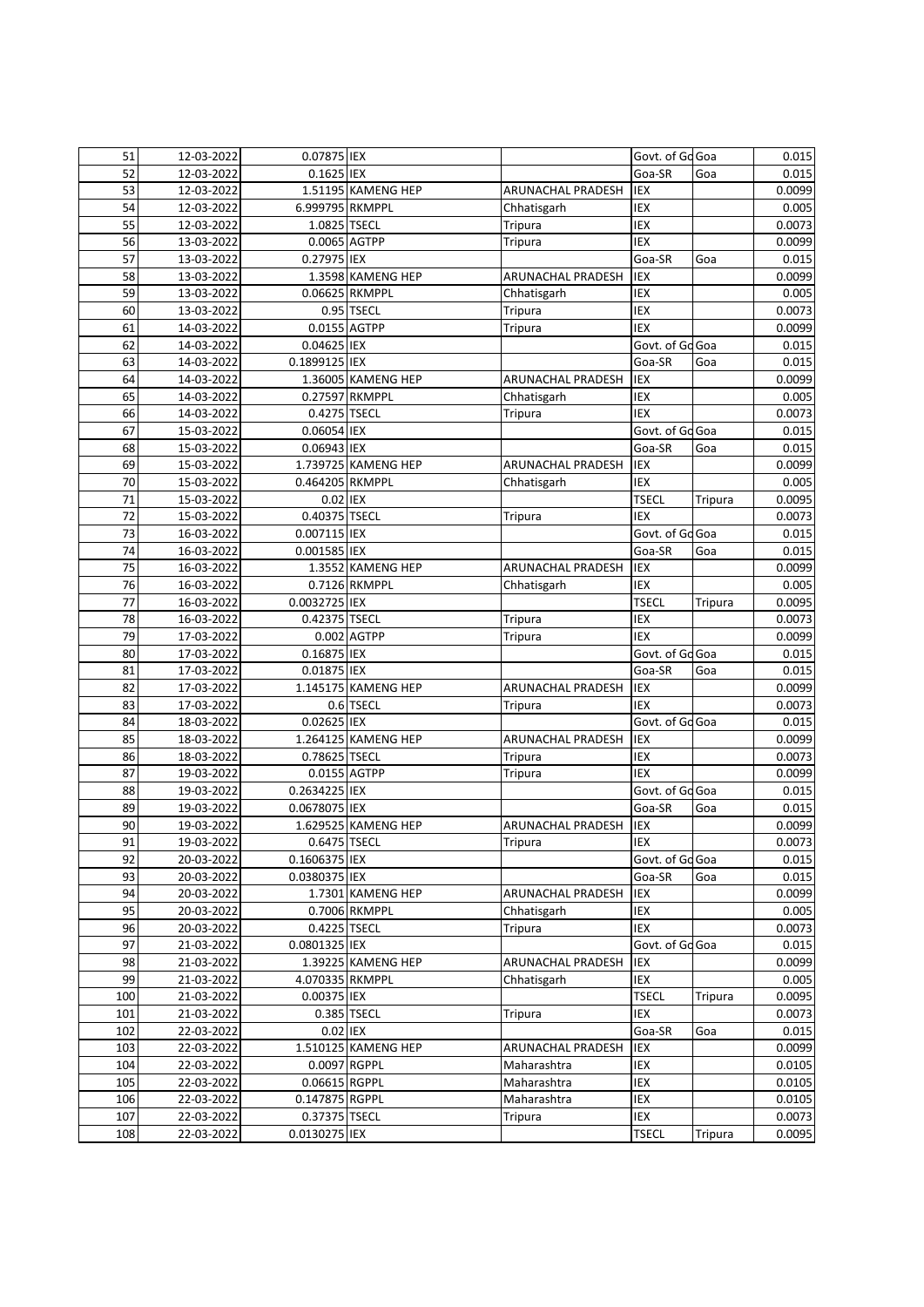| 109        | 23-03-2022               | 0.015175 BGTPP    |                     | Assam                            | IEX             |     | 0.04                               |
|------------|--------------------------|-------------------|---------------------|----------------------------------|-----------------|-----|------------------------------------|
| 110        | 23-03-2022               |                   | 1.021475 KAMENG HEP | ARUNACHAL PRADESH                | IEX             |     | 0.0099                             |
| 111        | 23-03-2022               | 0.04595 RGPPL     |                     | Maharashtra                      | IEX             |     | 0.0105                             |
| 112        | 23-03-2022               | 0.125125 RGPPL    |                     | Maharashtra                      | IEX             |     | 0.0105                             |
| 113        | 23-03-2022               | 0.07125 TSECL     |                     | Tripura                          | <b>IEX</b>      |     | 0.0073                             |
| 114        | 24-03-2022               | 0.670325 BGTPP    |                     | Assam                            | IEX             |     | 0.04                               |
| 115        | 24-03-2022               |                   | 1.2921 KAMENG HEP   | ARUNACHAL PRADESH                | IEX             |     | 0.0099                             |
| 116        | 24-03-2022               | 0.1366 RGPPL      |                     | Maharashtra                      | IEX             |     | 0.0105                             |
| 117        | 24-03-2022               | 0.04725 RGPPL     |                     | Maharashtra                      | IEX             |     | 0.0105                             |
| 118        | 24-03-2022               | 0.119175 RGPPL    |                     | Maharashtra                      | IEX             |     | 0.0105                             |
| 119        | 24-03-2022               | 0.129375 RKMPPL   |                     | Chhatisgarh                      | IEX             |     | 0.005                              |
| 120        | 24-03-2022               | 1.3725 TSECL      |                     | Tripura                          | IEX             |     | 0.0073                             |
| 121        | 25-03-2022               | $0.0035$ $AGTPP$  |                     | Tripura                          | IEX             |     | 0.0099                             |
| 122        | 25-03-2022               | 1.332325 BGTPP    |                     | Assam                            | IEX             |     | 0.04                               |
| 123        | 25-03-2022               |                   | 1.2413 KAMENG HEP   | ARUNACHAL PRADESH                | IEX             |     | 0.0099                             |
| 124        | 25-03-2022               | 2.47585 NCTPS-I   |                     | <b>Uttar Pradesh</b>             | <b>IEX</b>      |     | 0.04                               |
| 125        | 25-03-2022               | 0.171825 RSTPS-FS |                     | Andhra Pradesh                   | IEX             |     | 0.04                               |
| 126        | 25-03-2022               | 0.046075 RGPPL    |                     | Maharashtra                      | IEX             |     | 0.0105                             |
| 127        | 25-03-2022               | 0.108675 RGPPL    |                     | Maharashtra                      | IEX             |     | 0.0105                             |
|            |                          | 0.124775 RGPPL    |                     |                                  | IEX             |     |                                    |
| 128        | 25-03-2022               |                   |                     | Maharashtra                      |                 |     | 0.0105                             |
| 129        | 25-03-2022               |                   | 2.475 RKMPPL        | Chhatisgarh                      | IEX             |     | 0.005                              |
| 130        | 25-03-2022               |                   | 2.436 TSECL         | <b>Tripura</b>                   | IEX             |     | 0.0073                             |
| 131        | 26-03-2022               | 1.44535 BGTPP     |                     | Assam                            | IEX             |     | 0.04                               |
| 132        | 26-03-2022               |                   | 0.9135 Govt. of Goa | Goa                              | IEX             |     | 0.01                               |
| 133        | 26-03-2022               | 0.02277 IEX       |                     |                                  | Goa-SR          | Goa | 0.015                              |
| 134        | 26-03-2022               |                   | 1.10475 KAMENG HEP  | ARUNACHAL PRADESH                | IEX             |     | 0.0099                             |
| 135        | 26-03-2022               | 0.34753 NCTPS-I   |                     | Uttar Pradesh                    | IEX             |     | 0.04                               |
| 136        | 26-03-2022               | 0.066625 RGPPL    |                     | Maharashtra                      | IEX             |     | 0.0105                             |
| 137        | 26-03-2022               | 6.867225 RKMPPL   |                     | Chhatisgarh                      | IEX             |     | 0.005                              |
| 138        | 26-03-2022               | 2.41925 TSECL     |                     | Tripura                          | IEX             |     | 0.0073                             |
| 139        | 27-03-2022               | 0.9141425 BGTPP   |                     | Assam                            | <b>IEX</b>      |     | 0.04                               |
| 140        | 27-03-2022               | 0.0249875 IEX     |                     |                                  | Govt. of Go Goa |     | 0.015                              |
| 141        | 27-03-2022               | 0.06053 IEX       |                     |                                  | Goa-SR          | Goa | 0.015                              |
| 142        | 27-03-2022               |                   | 0.642075 KAMENG HEP | ARUNACHAL PRADESH                | IEX             |     | 0.0099                             |
| 143        | 27-03-2022               | 0.256945 NCTPS-I  |                     | <b>Uttar Pradesh</b>             | IEX             |     | 0.04                               |
| 144        | 27-03-2022               | 0.00945 RGPPL     |                     | Maharashtra                      | IEX             |     | 0.0105                             |
| 145        | 27-03-2022               |                   | 0.031 RGPPL         | Maharashtra                      | IEX             |     | 0.0105                             |
| 146        | 27-03-2022               | 1.1002775 RKMPPL  |                     | Chhatisgarh                      | IEX             |     | 0.005                              |
| 147        | 27-03-2022               | 1.68375 TSECL     |                     | Tripura                          | IEX             |     | 0.0073                             |
| 148        | 28-03-2022               | 1.44645 BGTPP     |                     | Assam                            | IEX             |     | 0.04                               |
| 149        | 28-03-2022               | 0.05 IEX          |                     |                                  | Govt. of Go Goa |     | 0.015                              |
| 150        | 28-03-2022               |                   | 0.86065 KAMENG HEP  | ARUNACHAL PRADESH                | IEX             |     | 0.0099                             |
| 151        | 28-03-2022               | 0.9423275 NCTPS-I |                     | Uttar Pradesh                    | IEX             |     | 0.04                               |
| 152        | 28-03-2022               | 0.02835 RGPPL     |                     | Maharashtra                      | IEX             |     | 0.0105                             |
| 153        | 28-03-2022               | 0.060125 RGPPL    |                     | Maharashtra                      | IEX             |     | 0.0105                             |
| 154        | 28-03-2022               | 0.0720725 RKMPPL  |                     | Chhatisgarh                      | IEX             |     | 0.005                              |
| 155        | 28-03-2022               |                   | 1.4 TSECL           | Tripura                          | IEX             |     | 0.0073                             |
| 156        | 29-03-2022               | 1.4182625 BGTPP   |                     | Assam                            | IEX             |     | 0.04                               |
| 157        | 29-03-2022               |                   | 0.7975 Govt. of Goa | Goa                              | IEX             |     | 0.01                               |
| 158        | 29-03-2022               |                   | 1.335775 KAMENG HEP | ARUNACHAL PRADESH                | IEX             |     | 0.0099                             |
| 159        | 29-03-2022               | 0.1674 RGPPL      |                     | Maharashtra                      | IEX             |     | 0.0105                             |
| 160        | 29-03-2022               | 0.0945 RGPPL      |                     | Maharashtra                      | IEX             |     | 0.0105                             |
|            |                          |                   |                     |                                  |                 |     |                                    |
| 161        | 29-03-2022               | 0.10075 RGPPL     |                     | Maharashtra                      | IEX             |     | 0.0105                             |
| 162        | 29-03-2022               | 0.017625 RKMPPL   |                     | Chhatisgarh                      | IEX             |     | 0.005                              |
| 163        |                          |                   |                     |                                  |                 |     |                                    |
|            | 29-03-2022               | 1.22125 TSECL     |                     | Tripura                          | IEX             |     |                                    |
| 164        | 30-03-2022               | 1.4099 BGTPP      |                     | Assam                            | IEX             |     |                                    |
| 165<br>166 | 30-03-2022<br>30-03-2022 | 0.129225 RGPPL    | 1.64195 KAMENG HEP  | ARUNACHAL PRADESH<br>Maharashtra | IEX<br>IEX      |     | 0.0073<br>0.04<br>0.0099<br>0.0105 |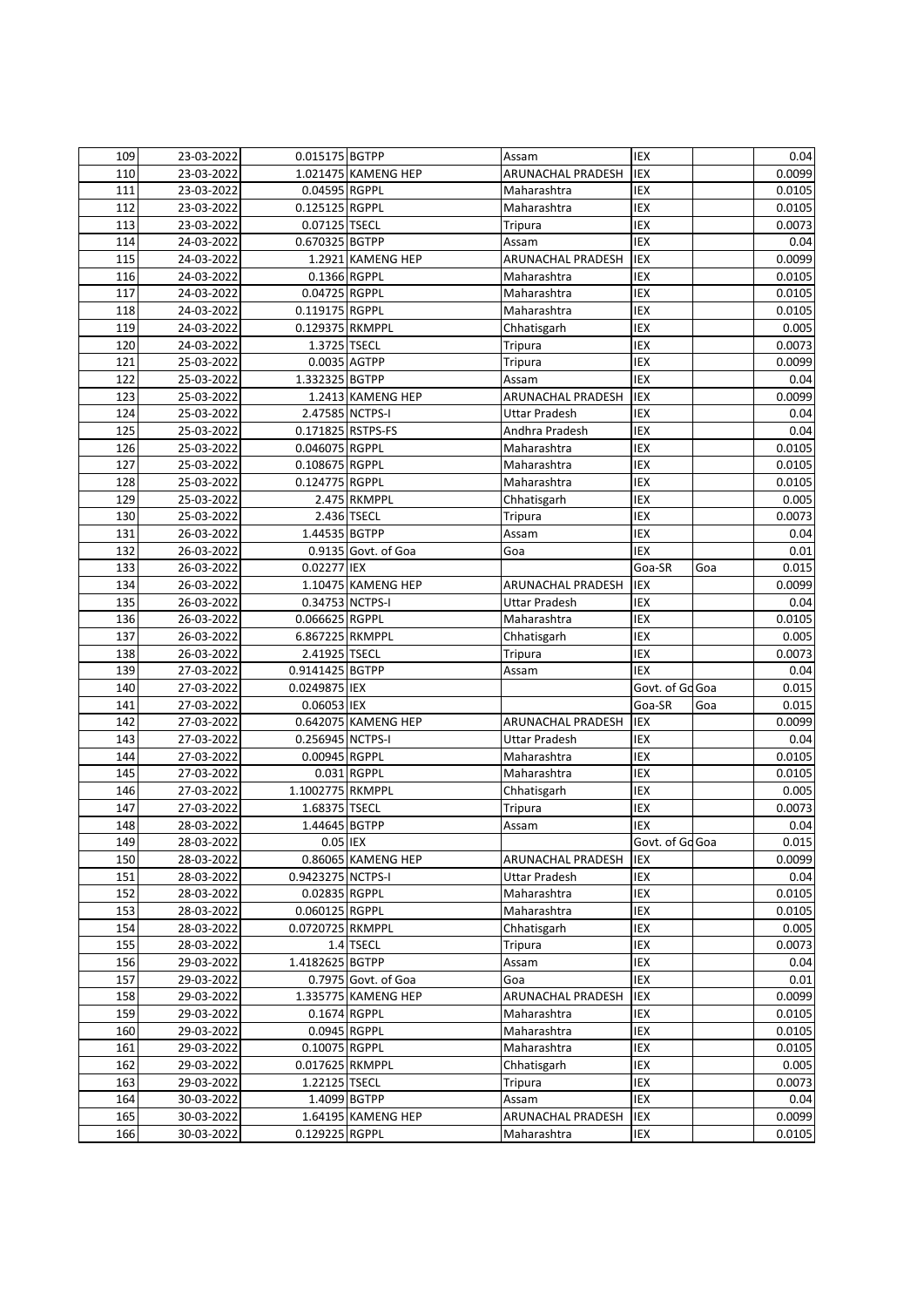| 167 | 30-03-2022 | 0.08775 RGPPL   |                    | Maharashtra              | <b>IEX</b>      |     | 0.0105 |
|-----|------------|-----------------|--------------------|--------------------------|-----------------|-----|--------|
| 168 | 30-03-2022 | 1.3325 TSECL    |                    | Tripura                  | IEX             |     | 0.0073 |
| 169 | 31-03-2022 |                 | 1.6352 BGTPP       | Assam                    | IEX             |     | 0.04   |
| 170 | 31-03-2022 | 0.0725 IEX      |                    |                          | Govt. of Gd Goa |     | 0.015  |
| 171 | 31-03-2022 | 0.0375 IEX      |                    |                          | Goa-SR          | Goa | 0.015  |
| 172 | 31-03-2022 |                 | 1.65425 KAMENG HEP | <b>ARUNACHAL PRADESH</b> | <b>IIEX</b>     |     | 0.0099 |
| 173 | 31-03-2022 | 0.0907825 RGPPL |                    | Maharashtra              | <b>IEX</b>      |     | 0.0105 |
| 174 | 31-03-2022 | 0.0970675 RGPPL |                    | Maharashtra              | <b>IEX</b>      |     | 0.0105 |
| 175 | 31-03-2022 | 0.95625 TSECL   |                    | Tripura                  | IEX             |     | 0.0073 |
|     |            |                 |                    |                          |                 |     |        |
|     | Total      | 123.8166525     |                    |                          |                 |     |        |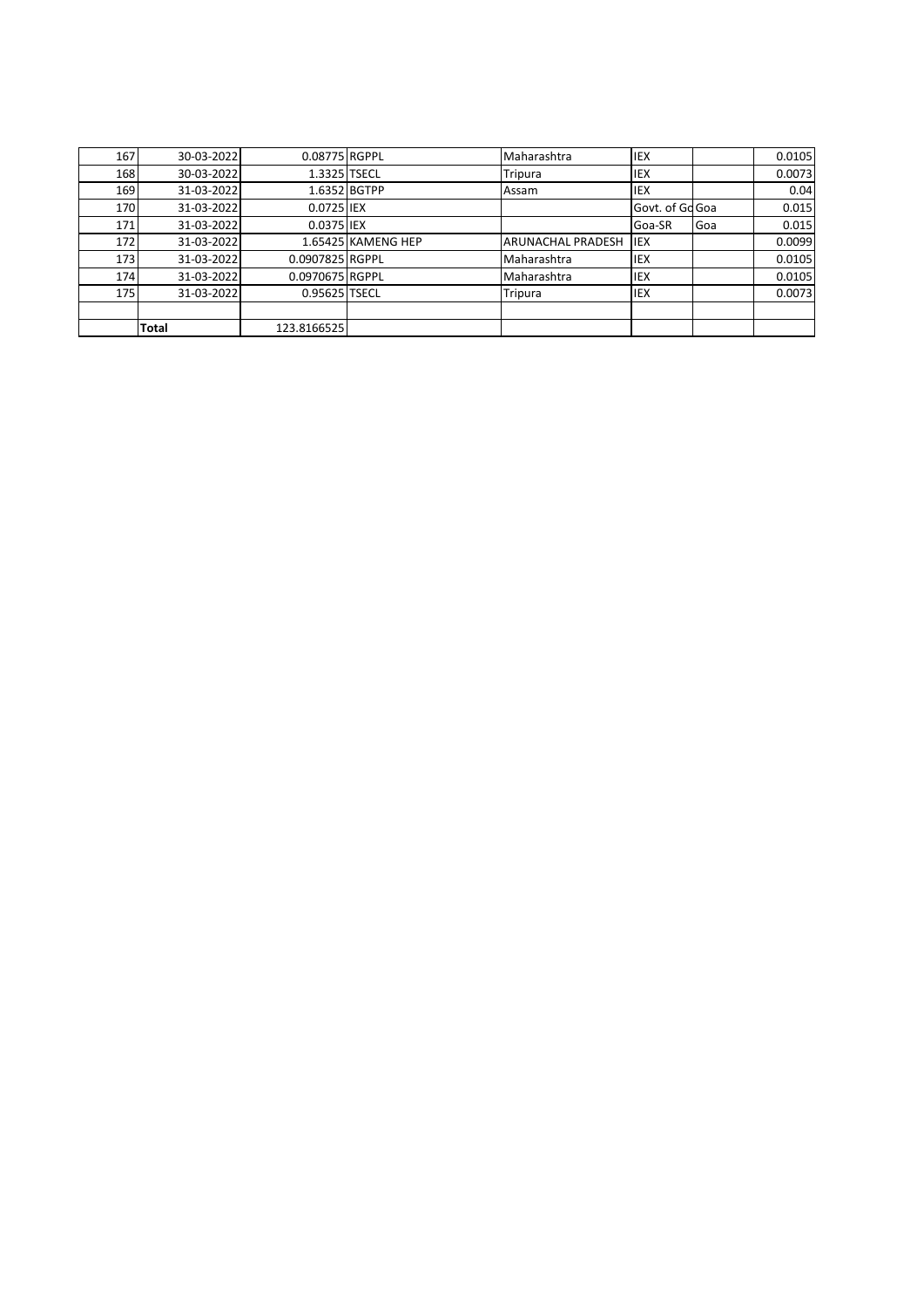### Form IV-L

|        | Name of the Trading Licensee:                                                        |               |                                 | NTPC VIDYUT VYAPAR NIGAM LIMITED |                 |              |                                                                                  |              |         |       |                          |                       |
|--------|--------------------------------------------------------------------------------------|---------------|---------------------------------|----------------------------------|-----------------|--------------|----------------------------------------------------------------------------------|--------------|---------|-------|--------------------------|-----------------------|
|        | Licence Details (No & Date) : Category-I : No. 6/Trading/CERC Dated 23rd July, 2004. |               |                                 |                                  |                 |              |                                                                                  |              |         |       |                          |                       |
| Month: | Mar-22                                                                               |               |                                 |                                  |                 |              |                                                                                  |              |         |       |                          |                       |
|        |                                                                                      |               |                                 |                                  |                 |              | Green Term Ahead Power Exchange Transactions of Electricity by Trading Licensees |              |         |       |                          |                       |
|        | Name of Power                                                                        |               | <b>Period of Power Delivery</b> | <b>Time of Power Delivery</b>    |                 |              | <b>Purchased from</b>                                                            |              | Sold to |       | <b>Transaction Price</b> | <b>Trading Margin</b> |
| Sr. No | Exchange                                                                             | Start date    | End date                        | <b>Start Time</b>                | <b>End Time</b> | Scheduled    |                                                                                  | <b>State</b> | Name of | State | (₹/kWh)                  | (₹/kWh)               |
|        |                                                                                      | (DD/MM/ YYYY) | (DD/MM/ YYYY)                   | (HH:MM)                          | (HH:MM)         | Volume (MUs) | Name of Seller                                                                   |              | Buyer   |       |                          |                       |
| А      | <b>Intra-Dav Contracts: NIL</b>                                                      |               |                                 |                                  |                 |              |                                                                                  |              |         |       |                          |                       |
| в      | Day-Ahead Contingency Contracts: NIL                                                 |               |                                 |                                  |                 |              |                                                                                  |              |         |       |                          |                       |
|        | Daily Contracts / Any Day contracts: NIL                                             |               |                                 |                                  |                 |              |                                                                                  |              |         |       |                          |                       |
| D      | <b>Weekly contracts:NIL</b>                                                          |               |                                 |                                  |                 |              |                                                                                  |              |         |       |                          |                       |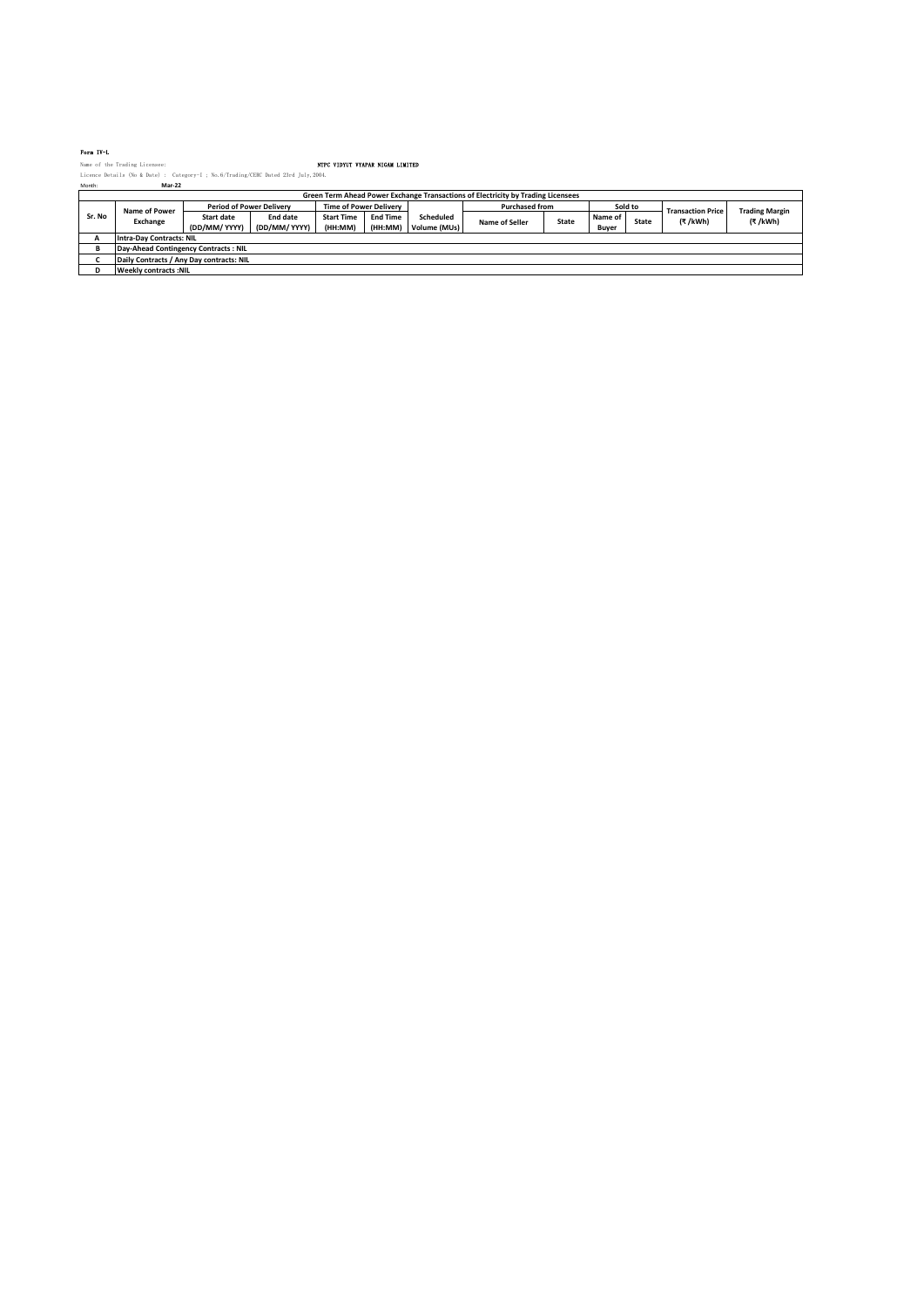### **Form M**

**Name of Trading Licencee:**

# **Energy Saving Certificates (ESCerts) Trading on Power Exchange by Trading Licensees**

NTPC VIDYUT VYAPAR NIGAM LIMITED **Licence Details (No & Date) : Category-I ; No.6/Trading/CERC Dated 23rd July,2004. Month: Mar-22**

| Sr. No. | Name of Client              | Sector      | <b>Client Type</b><br>(Seller/Buver) | <b>Name of Power</b><br><b>Exchange</b> | <b>Volume of ESCert</b> | <b>Price Discovered</b><br>(Rs/ESCert) | <b>Remarks</b> |
|---------|-----------------------------|-------------|--------------------------------------|-----------------------------------------|-------------------------|----------------------------------------|----------------|
|         | <b>Total ESCERTS Traded</b> | <b>INIL</b> |                                      |                                         |                         |                                        |                |

Note:<br>(1) 1 ESCert = 1 MTOE (Metric Tonne of Oil Equivalent)<br>(2) Sectors shall be from the following: Thermal Power Plant; Cement; Chlor-Alkali; Petroleum Refinery; Fertilizers; Iron & Steel; Textile; Aluminium; Railways;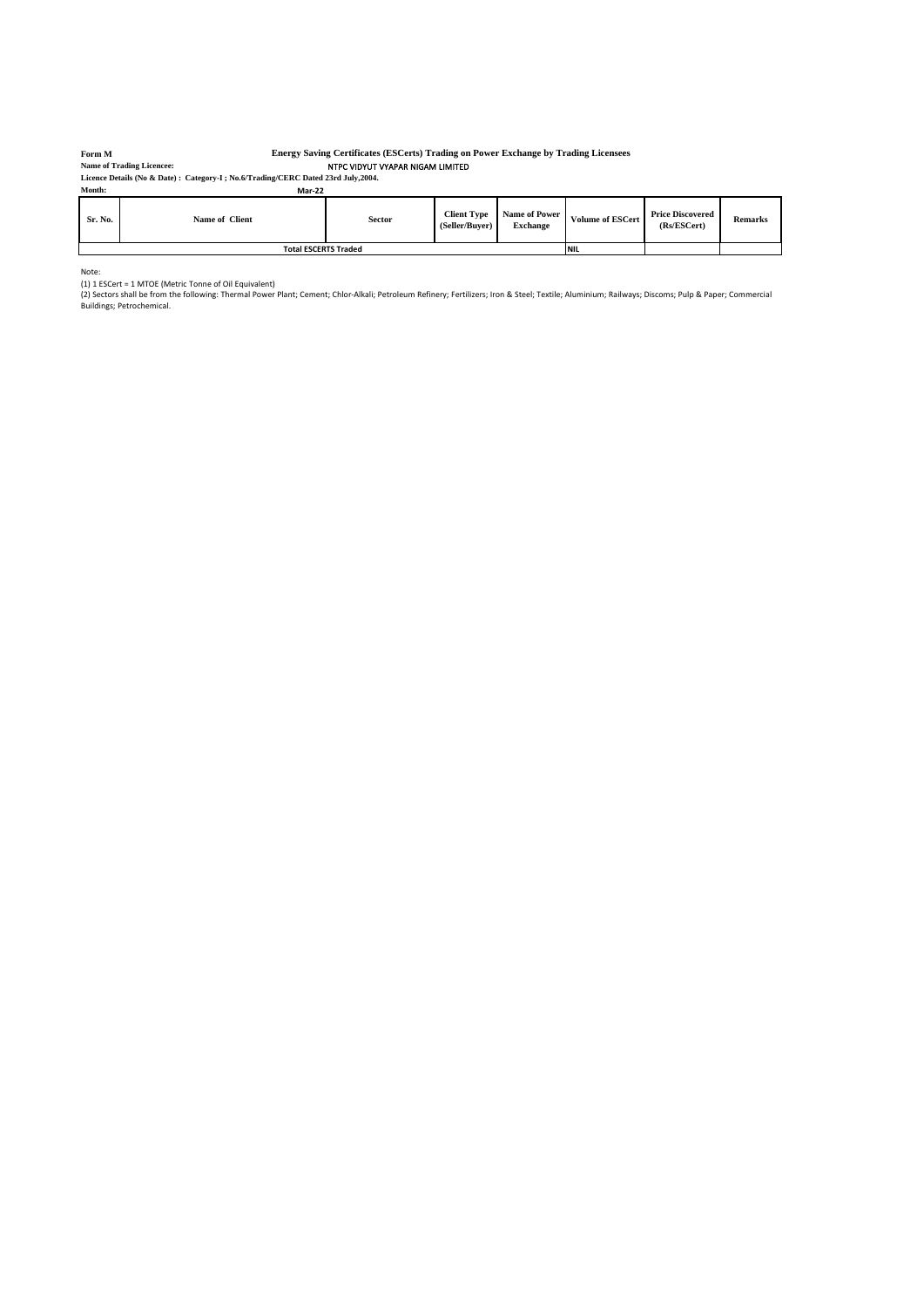**Form N** 

**Green Day Ahead Power Exchange Transactions of Electricity by Trading Licensees**

NTPC VIDYUT VYAPAR NIGAM LIMITED **Name of Trading Licencee:**

**Licence Details (No & Date) : Category-I ; No.6/Trading/CERC Dated 23rd July,2004. Month: Mar-22**

|                |                                         |                                                | <b>Purchased From</b>         |                               |                | Sold To                      |              | Margin              |
|----------------|-----------------------------------------|------------------------------------------------|-------------------------------|-------------------------------|----------------|------------------------------|--------------|---------------------|
| Sr. No.        | <b>Date of Delivery</b><br>(DD-MM-YYYY) | <b>Scheduled Volume</b><br>under GDAM<br>(MUs) | Name of Seller/<br>Name of PX | Type<br>(Solar/Non-<br>Solar) | <b>State</b>   | Name of Buver/<br>Name of PX | <b>State</b> | charged<br>(Rs/kWh) |
| 1              | 01-03-2022                              |                                                | 0.189575 SmSTPS-FS            | Solar                         | Andhra Pradesh | <b>IEX</b>                   |              | 0.04                |
| $\overline{2}$ | 02-03-2022                              |                                                | 0.16115 SmSTPS-FS             | Solar                         | Andhra Pradesh | <b>IEX</b>                   |              | 0.04                |
| 3              | 03-03-2022                              |                                                | 0.182575 SmSTPS-FS            | Solar                         | Andhra Pradesh | <b>IEX</b>                   |              | 0.04                |
| 4              | 04-03-2022                              |                                                | 0.17375 SmSTPS-FS             | Solar                         | Andhra Pradesh | IEX                          |              | 0.04                |
| 5              | 05-03-2022                              |                                                | 0.163025 SmSTPS-FS            | Solar                         | Andhra Pradesh | <b>IEX</b>                   |              | 0.04                |
| 6              | 06-03-2022                              |                                                | 0.182525 SmSTPS-FS            | Solar                         | Andhra Pradesh | IEX                          |              | 0.04                |
| $\overline{7}$ | 07-03-2022                              |                                                | 0.1455 SmSTPS-FS              | Solar                         | Andhra Pradesh | IEX                          |              | 0.04                |
| 8              | 08-03-2022                              |                                                | 0.17145 SmSTPS-FS             | Solar                         | Andhra Pradesh | <b>IEX</b>                   |              | 0.04                |
| 9              | 09-03-2022                              |                                                | 0.1687 SmSTPS-FS              | Solar                         | Andhra Pradesh | IEX                          |              | 0.04                |
| 10             | 10-03-2022                              |                                                | 0.1591 SmSTPS-FS              | Solar                         | Andhra Pradesh | IEX                          |              | 0.04                |
| 11             | 11-03-2022                              |                                                | 0.168925 SmSTPS-FS            | Solar                         | Andhra Pradesh | IEX                          |              | 0.04                |
| 12             | 12-03-2022                              |                                                | 0.16975 SmSTPS-FS             | Solar                         | Andhra Pradesh | <b>IEX</b>                   |              | 0.04                |
| 13             | 13-03-2022                              |                                                | 0.172175 SmSTPS-FS            | Solar                         | Andhra Pradesh | IEX                          |              | 0.04                |
| 14             | 14-03-2022                              |                                                | 0.169925 SmSTPS-FS            | Solar                         | Andhra Pradesh | IEX                          |              | 0.04                |
| 15             | 15-03-2022                              |                                                | 0.14095 SmSTPS-FS             | Solar                         | Andhra Pradesh | IEX                          |              | 0.04                |
| 16             | 16-03-2022                              |                                                | 0.1702 SmSTPS-FS              | Solar                         | Andhra Pradesh | <b>IEX</b>                   |              | 0.04                |
| 17             | 17-03-2022                              |                                                | 0.177025 SmSTPS-FS            | Solar                         | Andhra Pradesh | IEX                          |              | 0.04                |
| 18             | 18-03-2022                              |                                                | 0.0718 SmSTPS-FS              | Solar                         | Andhra Pradesh | IEX                          |              | 0.04                |
| 19             | 19-03-2022                              |                                                | 0.07005 SmSTPS-FS             | Solar                         | Andhra Pradesh | IEX                          |              | 0.04                |
| 20             | 20-03-2022                              |                                                | 0.068725 SmSTPS-FS            | Solar                         | Andhra Pradesh | IEX                          |              | 0.04                |
| 21             | 21-03-2022                              |                                                | 0.063875 SmSTPS-FS            | Solar                         | Andhra Pradesh | IEX                          |              | 0.04                |
| 22             | 22-03-2022                              |                                                | 0.0602 SmSTPS-FS              | Solar                         | Andhra Pradesh | IEX                          |              | 0.04                |
| 23             | 23-03-2022                              |                                                | 0.06275 SmSTPS-FS             | Solar                         | Andhra Pradesh | <b>IEX</b>                   |              | 0.04                |
| 24             | 24-03-2022                              |                                                | 0.058875 SmSTPS-FS            | Solar                         | Andhra Pradesh | IEX                          |              | 0.04                |
| 25             | 25-03-2022                              |                                                | 0.051525 SmSTPS-FS            | Solar                         | Andhra Pradesh | IEX                          |              | 0.04                |
| 26             | 26-03-2022                              | 0.178275 RSTPS-FS                              |                               | Solar                         | Andhra Pradesh | IEX                          |              | 0.04                |
| 27             | 26-03-2022                              |                                                | 0.052625 SmSTPS-FS            | Solar                         | Andhra Pradesh | <b>IEX</b>                   |              | 0.04                |
| 28             | 27-03-2022                              |                                                | 0.1716 RSTPS-FS               | Solar                         | Andhra Pradesh | <b>IEX</b>                   |              | 0.04                |
| 29             | 27-03-2022                              |                                                | 0.069325 SmSTPS-FS            | Solar                         | Andhra Pradesh | <b>IEX</b>                   |              | 0.04                |
| 30             | 28-03-2022                              |                                                | 0.1648 RSTPS-FS               | Solar                         | Andhra Pradesh | <b>IEX</b>                   |              | 0.04                |
| 31             | 28-03-2022                              |                                                | 0.06885 SmSTPS-FS             | Solar                         | Andhra Pradesh | <b>IEX</b>                   |              | 0.04                |
| 32             | 29-03-2022                              |                                                | 0.179375 RSTPS-FS             | Solar                         | Andhra Pradesh | <b>IEX</b>                   |              | 0.04                |
| 33             | 29-03-2022                              |                                                | 0.06495 SmSTPS-FS             | Solar                         | Andhra Pradesh | <b>IEX</b>                   |              | 0.04                |
| 34             | 30-03-2022                              |                                                | 0.1826 RSTPS-FS               | Solar                         | Andhra Pradesh | <b>IEX</b>                   |              | 0.04                |
| 35             | 30-03-2022                              |                                                | 0.065175 SmSTPS-FS            | Solar                         | Andhra Pradesh | <b>IEX</b>                   |              | 0.04                |
| 36             | 31-03-2022                              |                                                | 0.188875 RSTPS-FS             | Solar                         | Andhra Pradesh | IEX                          |              | 0.04                |
| 37             | 31-03-2022                              |                                                | 0.064275 SmSTPS-FS            | Solar                         | Andhra Pradesh | <b>IEX</b>                   |              | 0.04                |
|                |                                         |                                                |                               |                               |                |                              |              |                     |
|                | Total                                   | 4.824825                                       |                               |                               |                |                              |              |                     |